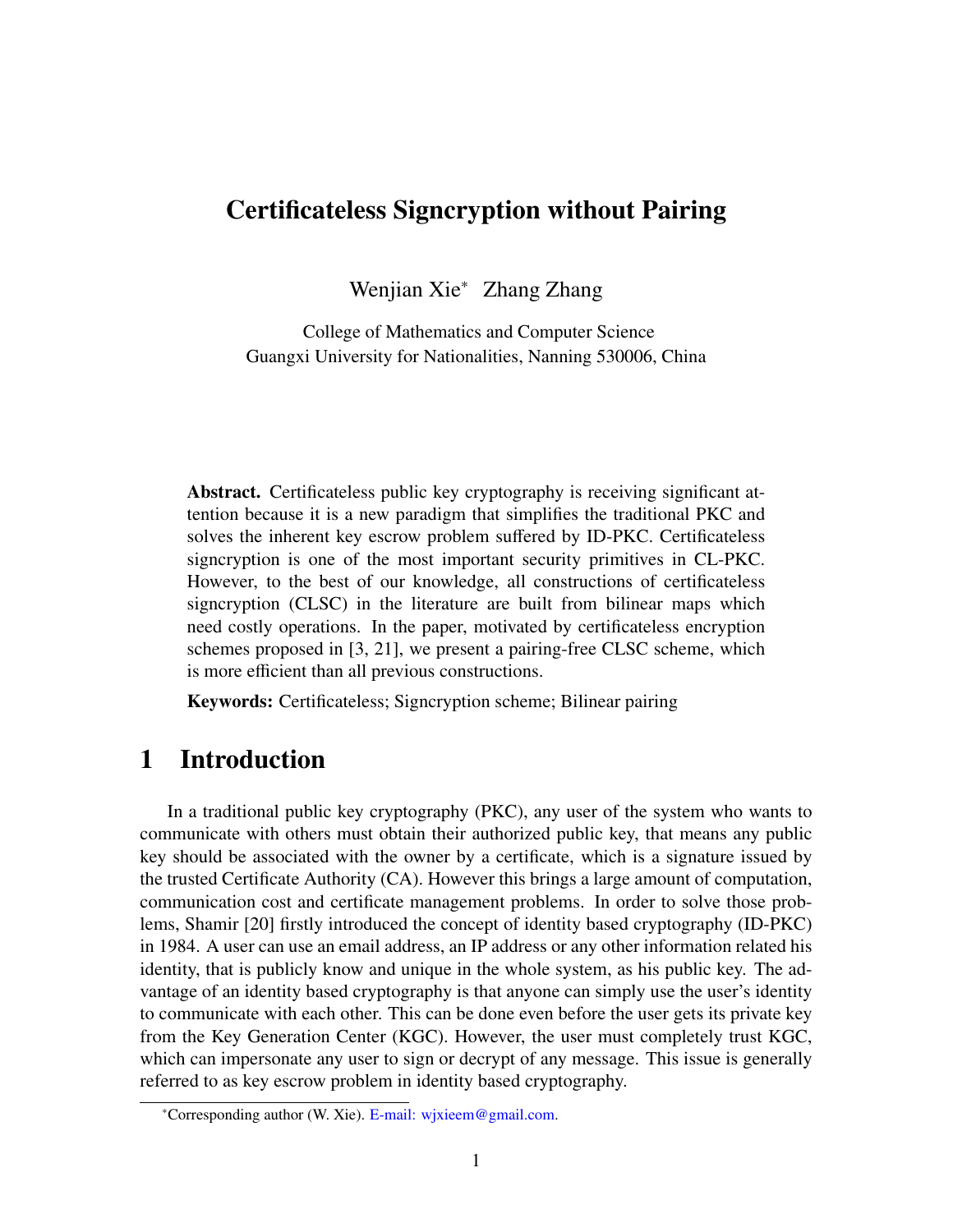In 2003, Al-Riyami and Paterson [\[1](#page-15-1)] introduced the concept of certificateless public key cryptography (CL-PKC), which eliminate the use of certificates as in the traditional PKC and solve the key escrow problem that is inherent in identity based cryptography. In CL-PKC, the KGC is involved to issue a user's partial key. Then the user independently generates his public/private key pair  $(pk_{ID}, sk_{ID})$  use the partial key and a secret value chosen by himself, and publishes *pkID*.

In 2008, Barbosa and Farshim introduced the notion of certificateless signcryption (CLSC), which is one of the most important security primitives in CL-PKC, and proposed the first CLSC scheme [[5\]](#page-15-2). And aimed at designing an efficient CLSC scheme, Wu and Chen proposed an new CLSC scheme [[23\]](#page-17-1), which was found insecure by Selvi et al. [\[18](#page-16-1)]. Recently, Liu et al. [\[14\]](#page-16-2) proposed the first CLSC scheme in the standard model from Waters's identity-based encryption scheme [\[22](#page-17-2)], which can resist the malicious-but-passive KGC attacks [\[2](#page-15-3)], but unfortunately it was found insecure by Selvi et al. [[19\]](#page-16-3). And Xie et al. [\[24](#page-17-3)] proposed another CLSC scheme from bilinear Maps, which requires two pairing operations in the signcrypt and unsigncrypt phases.

Our Contribution. To the best of our knowledge, all concrete constructions of certificateless signcryption in the literature are built from bilinear maps. We note that in pairing based cryptosystems, although numerous papers discuss the complexity of pairings and how to speed up the pairing computation  $[6, 8, 11, 12]$  $[6, 8, 11, 12]$  $[6, 8, 11, 12]$  $[6, 8, 11, 12]$  $[6, 8, 11, 12]$  $[6, 8, 11, 12]$  $[6, 8, 11, 12]$  $[6, 8, 11, 12]$ , the computation of the pairing still remains time-consuming. In this paper, motivated by certificateless encryption scheme proposed in [[3,](#page-15-0) [21\]](#page-17-0). we present a pairing-free certificateless signcryption scheme, which is more efficient than all previous constructions [[5,](#page-15-2) [14](#page-16-2), [23](#page-17-1), [24](#page-17-3)].

Organization. The rest of this paper is organized as follows: In next Section, we describe some preliminaries, including our complexity assumptions, security definition of signature and the notion of certificateless signcryption scheme. We describe its security models in Section 3 and propose our certificateless signcryption scheme in Section 4. In Section 5, we present its security analysis. Finally, we conclude this paper in Section 6.

# 2 Preliminaries

#### 2.1 Definitions

Definition 1. The Gap Diffie-Hellman Problem (GDHP) [[4\]](#page-15-5) is given, in addition to  $(p, q, g, g^{\alpha}, g^{\beta})$  for unknown  $\alpha, \beta \in \mathbb{Z}_q^*$ , access to a Decisional Diffie-Hellman (DDH) oracle  $O^{DDH}(\cdot, \cdot, \cdot, \cdot)$ , which, on input  $(g, g^a, g^b, z)$ , outputs 1 if  $z = g^{ab}$  and 0 otherwise, and tries to find the Diffie-Hellman key *g<sup>αβ</sup>*.

The advantage of any probabilistic polynomial time algorithm  $\mathcal{A}$  in solving the GDHP is defined as

$$
Adv_{\mathcal{A}}^{GDHP} = Pr[\mathcal{A}(p, q, g, g^{\alpha}, g^{\beta} | \mathsf{O}^{\mathsf{DDH}}(\cdot, \cdot, \cdot, \cdot)) = g^{\alpha\beta}].
$$

The GDH Assumption is that, for any probabilistic polynomial time algorithm  $\mathcal{A}$ , the ad-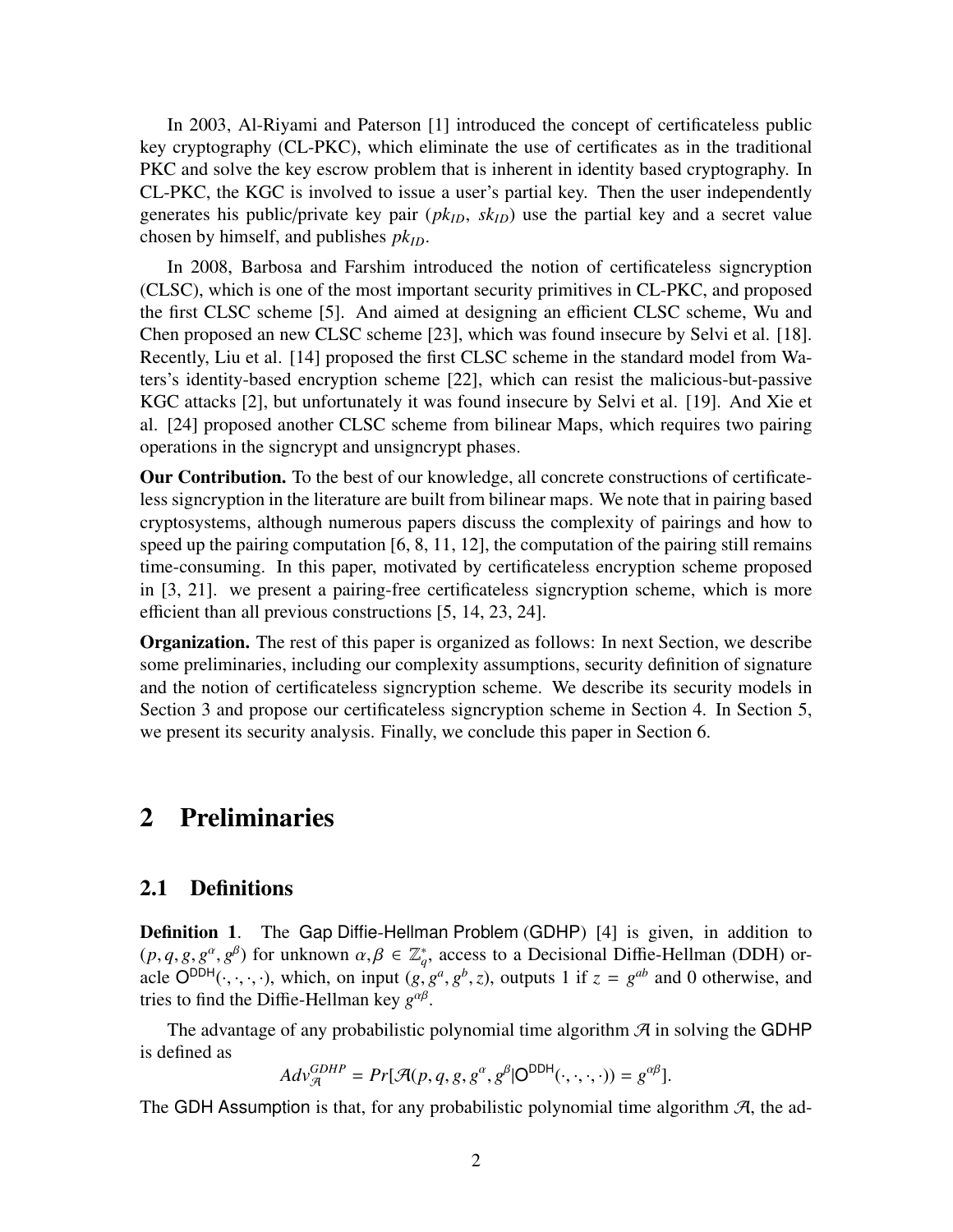vantage  $Adv_{\mathcal{A}}^{GDHP}$  is negligible.

Definition 2. The Gap Discrte Logarithm Problem (GDLP) [\[4](#page-15-5)] is given, in addition to  $(p, q, g, g^{\alpha})$  for unknown  $\alpha \in \mathbb{Z}_q^*$ , access to a restricted DDH oracle O<sup>rDDH</sup>( $g, g^{\alpha}, \cdot, \cdot$ ), which, on input ( $g^{\beta}$ , *z*), outputs 1 if  $z = g^{\alpha\beta}$  and 0 otherwise, and to compute  $\alpha$ .

The advantage of any probabilistic polynomial time algorithm  $\mathcal A$  in solving the GDLP is defined as

$$
Adv_{\mathcal{A}}^{GDLP} = Pr[\mathcal{A}(p, q, g, g^{\alpha}|\mathsf{O}^{\mathsf{rDDH}}(g, g^{\alpha}, \cdot, \cdot)) = \alpha].
$$

The GDL Assumption is that, for any probabilistic polynomial time algorithm  $\mathcal{A}$ , the advantage  $Adv_{\mathcal{A}}^{GDLP}$  is negligible.

**Definition 3**(Security of Signature). A signature scheme is  $(\epsilon, t, q_h, q_s)$ -secure(existentially unforgeable under an adaptive chosen message attack [\[13](#page-16-7)]) if no *t*-time adversary  $\mathcal{A}$ , making at most  $q_h$  queries to hash function and  $q_s$  signature queries, has an advantage of at least  $\epsilon$  to produce a valid message-signature pair.

#### 2.2 Certificateless Signcryption Scheme

A certificateless signcryption scheme is defined by the following seven algorithms:

Setup: This algorithm takes a security parameter  $k$  as input and returns the system parameters params and a secret master key master-key.

Partial-Key-Extract: This algorithm takes params, master-key and a user's identity *ID* as input. It returns a partial private key  $d_{ID}$  and a partial public key  $p_{ID}$  corresponding to the user.

Set-Secret-Value: Taking params and a user's identity *ID* as input, this algorithm generates a secret value *sID*.

Set-Public-Key: Taking params, a user's partial public key  $p_{ID}$  and his secret value  $s_{ID}$ as input, this algorithm generates *pkID* for the user with identity *ID*.

Set-Private-Key: It takes params, a user's partial private key  $d_{ID}$  and his secret value  $s_{ID}$  as input, and returns the user's full private key  $sk_{ID}$ .

Signcrypt: This algorithm takes as input the sender's private key  $sk_{ID_s}$ , the receiver's identity  $ID_{\mathbb{R}}$  and public key  $pk_{ID_{\mathbb{R}}}$ , and a message *m*, and returns a ciphertext  $\sigma$ . We write  $\sigma =$  Signcrypt(sk<sub>IDs</sub>, ID<sub>R</sub>, pk<sub>ID<sub>R</sub>, m).</sub>

Unsigncrypt: It takes the sender's identity  $ID_{\mathcal{S}}$  and public key  $pk_{ID_{\mathcal{S}}}$ , the receiver's private  $sk_{ID_R}$  and the corresponding ciphertext  $\sigma$  as input, and outputs the message m if the ciphertext  $\sigma$  is valid, or the symbol  $\perp$  otherwise. We write  $\rho =$  Unsigncrypt(ID<sub>S</sub>, pk<sub>ID<sub>S</sub></sub>,  $sk_{ID_R}$ ,  $\sigma$ ), where  $\rho$  is the message *m* or the symbol  $\perp$ .

params, as an implied inputs to Signcrypt and Unsigncrypt algorithms, is omitted. The Setup and Partial-Key-Extract algorithms are performed by KGC. Once partial private key  $d_{ID}$  and partial public key  $p_{ID}$  is given to the user via secure channel, the user runs Set-Secret-Value algorithm and generates his own public/private key pair.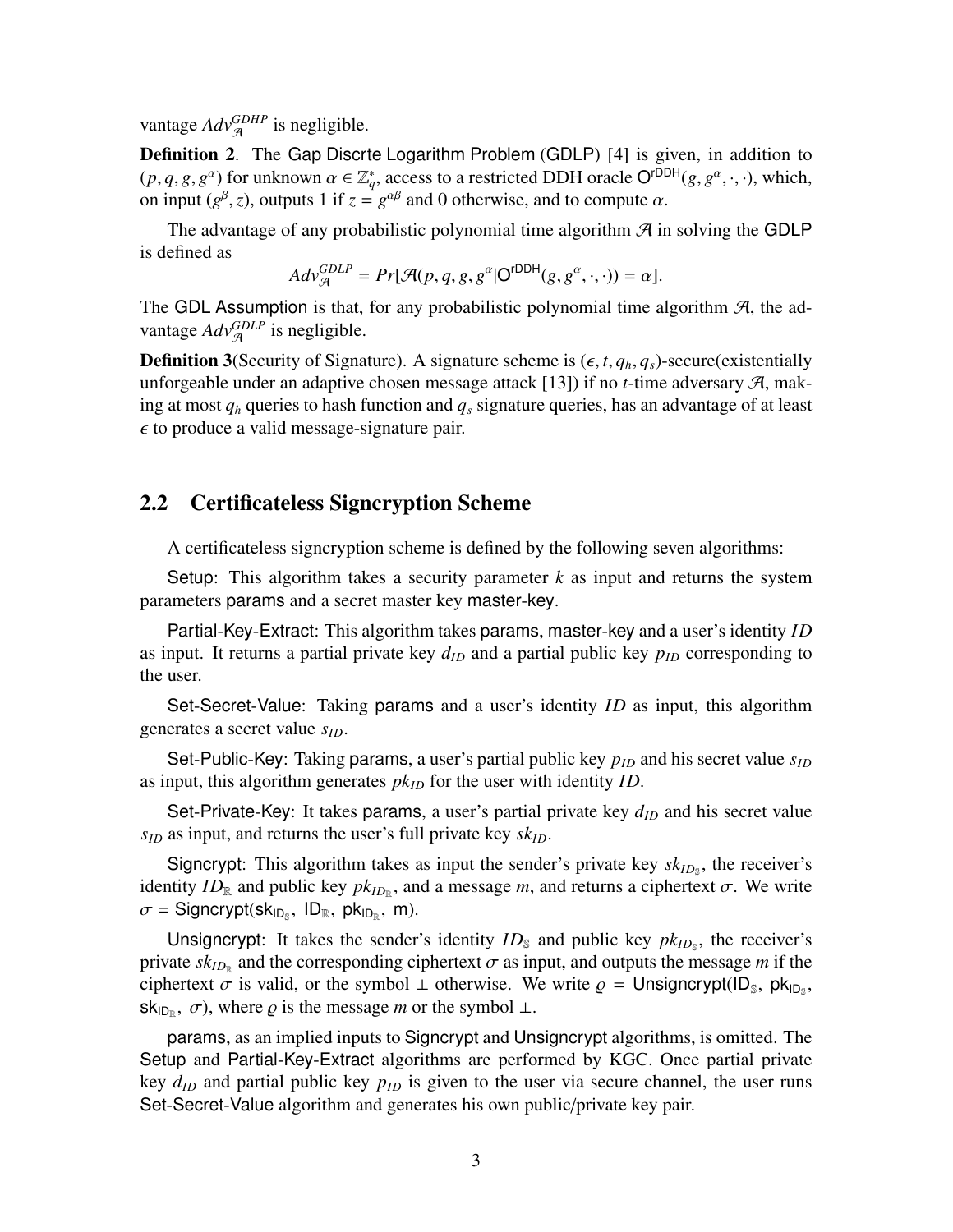# 3 Security Model for Signcryption

In [\[5](#page-15-2)], Barbosa and Farshim defined the formal security notions for certificateless signcryption schemes. These notions are natural adaptations from the security notions of identity-based signcryption [\[9](#page-16-8), [10](#page-16-9)] by considering two different type adversaries, a Type I adversary  $\mathcal{A}_I$  and a Type II adversary  $\mathcal{A}_{II}$ , and include the indistinguishability against adaptive chosen ciphertext attacks and the existential unforgeability against adaptive chosen message attacks. The adversary  $\mathcal{A}_I$  represents a normal third party attacker against the CLSC scheme. That is,  $\mathcal{A}_I$  is not allowed to access to the master-key but  $\mathcal{A}_I$  may requests public key and replaces public keys with values of its choice. The adversary  $\mathcal{A}_{II}$  represents a malicious KGC who generates partial private key of users. The adversary  $\mathcal{A}_{II}$  is allowed to have access to the master-key but not replace a public key. Note that, as in [[5,](#page-15-2) [9](#page-16-8), [10](#page-16-9)], we do not consider attacks targeting ciphertext where the sender and receiver identities are the same. In particular we disallow such queries to relevant oracles and do not accept this type of ciphertext as a valid forgery.

#### 3.1 Confidentiality Model for Certificateless Signcryption

The confidentiality property (indistinguishability of encryptions under adaptively chosen ciphertext attacks (IND-CCA2)) required for certificateless signcryption is captured by the following two games against  $\mathcal{A}_I$  and  $\mathcal{A}_{II}$ .

Game IND-CCA2-I. Now we illustrate the first game performed between a challenger C and a Type I adversary  $\mathcal{A}_I$  for a certificateless signcryption scheme.

Initialization: C runs the algorithm Setup on input a security parameter *k*, and obtains master-key and params, and sends params to  $\mathcal{A}_I$ .

Find stage: The adversary  $\mathcal{A}_I$  performs a polynomially bounded number of queries. These queries may be made adaptively, i.e. each query may depend on the answers to the previous queries.

- − Hash Queries: A*<sup>I</sup>* can request the hash values of any input.
- − Partial Key Extraction: A*<sup>I</sup>* is able to ask for the partial private key *dID* and partial public key  $p_{ID}$  for any *ID*. C computes the partial private key  $d_{ID}$  and partial public key  $p_{ID}$  corresponding to the identity *ID* and returns them to  $\mathcal{A}_I$ .
- − Public Key Extraction: On receiving a public key extraction for any identity *ID*, C computes the corresponding public key  $pk_{ID}$  and sends it to  $\mathcal{A}_I$ .
- − Private Key Extraction: For any *ID*, C computes the private key *skID* corresponding to the identity *ID* and sends  $sk_{ID}$  to  $\mathcal{A}_I$ . Here,  $\mathcal{A}_I$  is not allowed to query this oracle on any identity for which the corresponding public key has been replaced. This restriction is imposed due to the fact that it is unreasonable to expect that the challenger is able to provide a full private key for a user for which it does not know the secret value.
- − Public Key Replacement: For any identity *ID*, A*<sup>I</sup>* can can replace the public key for any identity with any value of its choice. The current value of an entity's public key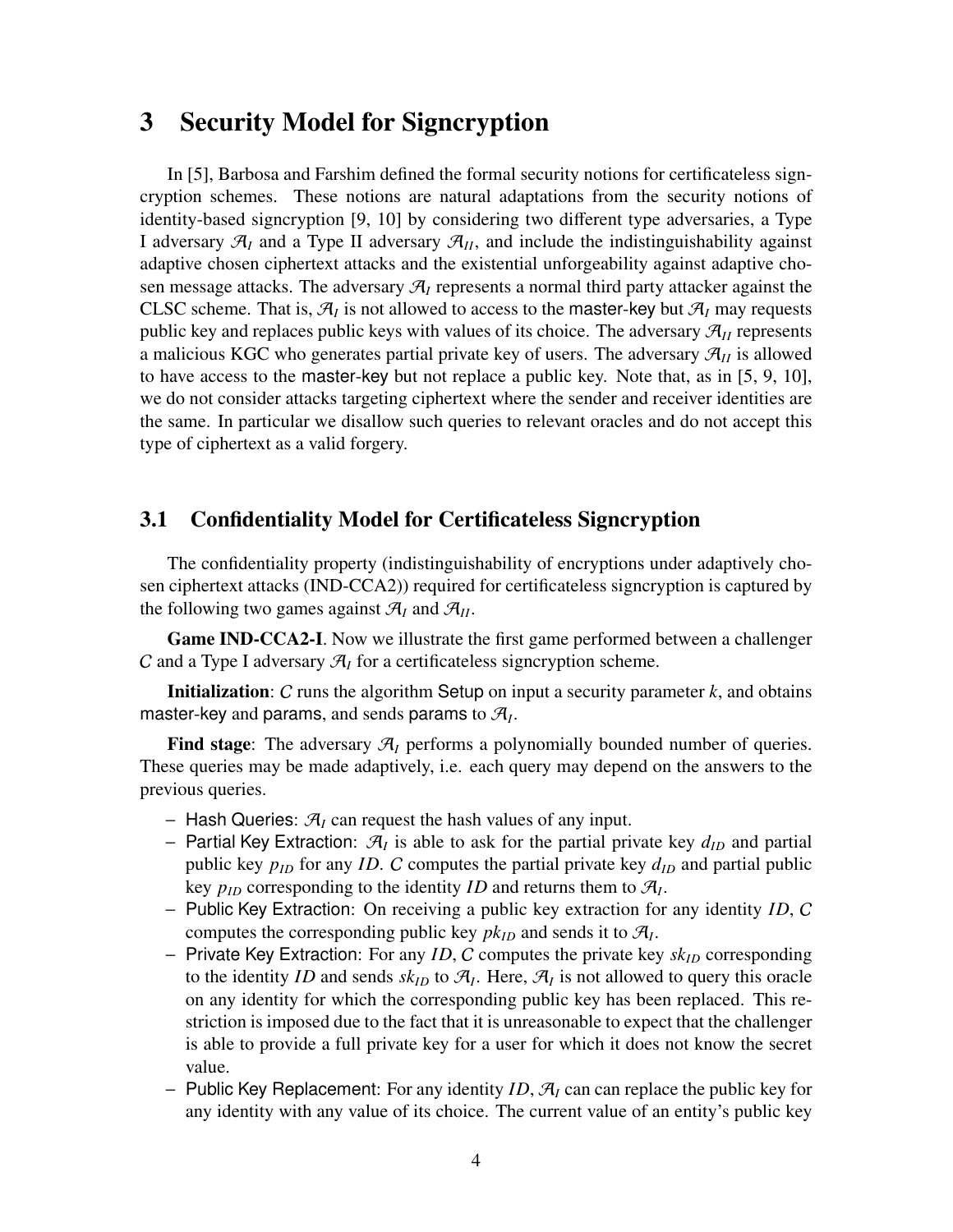is used by the challenger in any computation or response to the adversary's requests.

- − Signcrypt Queries:  $\mathcal{A}_I$  produces a sender's identity *ID*<sub>S</sub>, a receiver's identity *ID*<sub>R</sub> and a message *m*. C returns ciphertext  $\sigma$ =Signcrypt( $sk_{ID_s}$ ,  $ID_R$ ,  $pk_{ID_R}$ , m) to  $\mathcal{A}_I$  as the response of signcryption oracle's answer. Note that, it is possible that the public key  $pk_{ID_s}$  has been replaced earlier by  $\mathcal{A}_I$ , In this case, to correctness of the signcryption oracle's answer, we assume that  $\mathcal{A}_I$  additionally submits the corresponding secret value to C. And we disallow queries where  $ID_s = ID_R$ .
- − Unsigncrypt Queries:  $\mathcal{A}_I$  produces a sender's identity *ID*<sub>S</sub>, a receiver's identity *ID*<sub>R</sub> and a ciphertext  $\sigma$ . C sends the result of Unsigncrypt(ID<sub>S</sub>, pk<sub>ID<sub>S</sub></sub>, sk<sub>ID<sub>R</sub></sub>,  $\sigma$ ) to  $\mathcal{A}_I$ . Note that, it is possible that the public key  $pk_{ID_R}$  has been replaced earlier by  $\mathcal{A}_I$ . In this case, to correctness of the unsigncryption oracle's answer, we assume that  $\mathcal{A}_{I}$ additionally submits the corresponding secret value to  $C$ . Again, we disallow queries where  $ID_{\mathbb{S}} = ID_{\mathbb{R}}$ .

**Challenge:** At the end of Find stage,  $\mathcal{A}_I$  returns two distinct messages  $m_0$  and  $m_1$  (assumed of equal length), a sender identity  $ID_s^*$  and a receiver identity  $ID_{\mathbb{R}}^*$ , on which it wishes to be challenged. The adversary must have made no partial key extraction and private key extraction on  $ID_{\mathbb{R}}^*$ . C picks randomly a bit  $\delta \in \{0, 1\}$ , computes  $\sigma^*$ =Signcrypt(sk<sub>ID<sup>\*</sup>,</sub>, ID<sup>\*</sup><sub>R</sub>, pk<sub>ID<sup>\*</sup><sub>R</sub>, m<sub>δ</sub>) and returns it to  $\mathcal{A}_I$ .</sub>

Guess stage:  $\mathcal{A}_I$  asks a polynomial number of queries adaptively again as in the Find stage. It is not allowed to extract the partial key and private key corresponding to  $ID^*_{\mathbb{R}}$  and it is not allowed to make an unsigncrypt query on  $\sigma^*$  with sender  $ID^*_{\mathbb{S}}$  and receiver  $ID^*_{\mathbb{R}}$ unless the public key  $pk_{ID_{s}^{*}}$  of the sender or that of the receiver  $pk_{ID_{R}^{*}}$  has been replaced after the challenge was issued.

Eventually,  $\mathcal{A}_I$  outputs a bit  $\delta'$  and wins the game if  $\delta = \delta'$ .

 $\mathcal{A}_I$ 's advantage is defined as  $Adv_{\mathcal{A}_I}^{IND-CCA2-I} = 2Pr[\delta = \delta'] - 1$ .

**Game IND-CCA2-II**. This is the second game where C interacts with adversary  $\mathcal{A}_{II}$ as follows:

Initialization: C runs the algorithm Setup on input a security parameter *k* to generate master-key and params, and sends master-key and params to  $\mathcal{A}_{II}$ .

**Find stage:** In this stage,  $\mathcal{A}_{II}$  may adaptively make a polynomially bounded number of queries as in **Game IND-CCA2-I**. The only constraint is that  $\mathcal{A}_{II}$  can not replace any public keys. Obviously,  $\mathcal{A}_{II}$  can compute the partial private key of any identities by itself with the master-key and can get the partial public key of any identities by extract the corresponding public key.

**Challenge:** At the end of **Find stage**,  $\mathcal{A}_{II}$  returns two distinct messages  $m_0$  and  $m_1$ (assumed of equal length), a sender identity  $ID_{\mathbb{S}}^*$  and a receiver identity  $ID_{\mathbb{R}}^*$ , on which it wishes to be challenged. The adversary must have made no private key extraction on *ID*<sup>\*</sup><sub>R</sub>. *C* picks randomly a bit  $\delta \in \{0, 1\}$ , computes  $\sigma^* =$ Signcrypt(sk<sub>ID<sup>\*</sup></sup><sub>S</sub></sub>, ID<sup>\*</sup><sub>R</sub>, pk<sub>ID<sup>\*</sup><sub>R</sub>, m<sub> $\delta$ </sub>) and</sub> returns it to A*II*.

**Guess stage:**  $\mathcal{A}_{II}$  asks a polynomial number of queries adaptively again as in the **Find** stage. It is not allowed to extract the private key corresponding to  $ID^*_{\mathbb{R}}$  and it is not allowed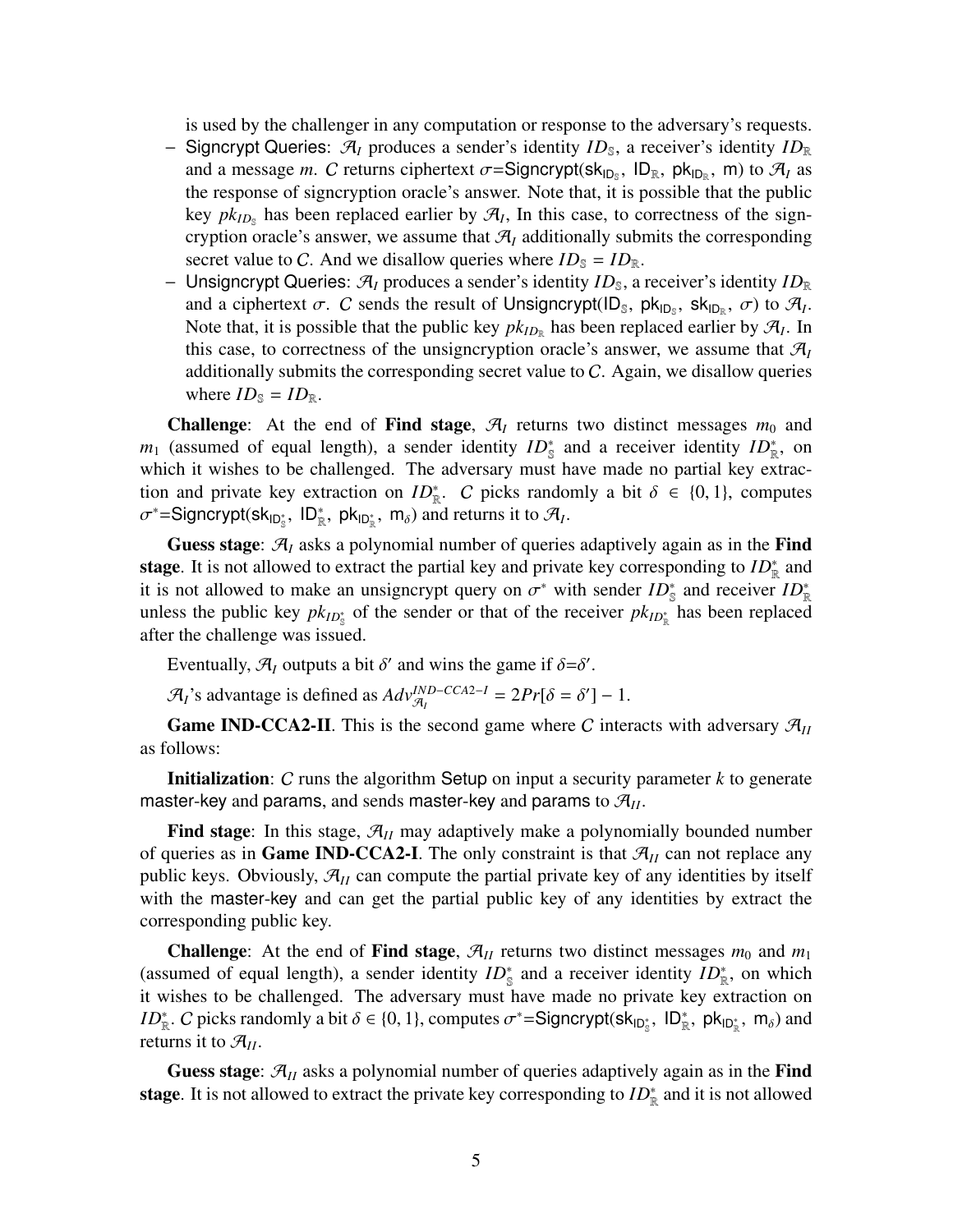to make an unsigncrypt query on  $\sigma^*$  with sender  $ID^*_{\mathbb{S}}$  and receiver  $ID^*_{\mathbb{R}}$ .

Eventually,  $\mathcal{A}_{II}$  outputs a bit  $\delta'$  and wins the game if  $\delta = \delta'$ .

 $\mathcal{A}_{II}$ 's advantage is defined as  $Adv_{\mathcal{A}_{II}}^{IND-CCA2-II} = 2Pr[\delta = \delta'] - 1$ .

Note that the security models described above deals with insider security since the adversary is assumed to have access to the private key of the sender of ciphertext  $\sigma^*$ . This means that the confidentiality is preserved even if a sender's private key is compromised.

Definition 5 (IND-CCA2). An CLSC scheme is said to be IND-CCA2 secure if no polynomially bounded adversary  $\mathcal{A} \in \{ \mathcal{A}_I, \mathcal{A}_{II} \}$  has a non-negligible advantage wins the games described above(Game IND-CCA2-I, Game IND-CCA-II).

#### 3.2 Unforgeability Model for Certificateless Signcryption

The authenticity property (existential unforgeability against chosen message attacks (EUF-CMA)) for certificateless signcryption is captured by the following two games against  $\mathcal{A}_I$  and  $\mathcal{A}_{II}$ , respectively.

**Game EUF-CMA-I**. This is the game where  $\mathcal{A}_I$  interacts with its Challenger C as follows:

Initialization: C runs the algorithm Setup on input a security parameter *k* to generate master-key and params, and sends params to  $\mathcal{A}_I$ .

Queries: The adversary A*<sup>I</sup>* performs a polynomially bounded number of queries adaptively as in Game IND-CCA2-I game.

**Output**: Finally,  $\mathcal{A}_I$  produces a new triple  $(ID_{\mathbb{S}}^*, ID_{\mathbb{R}}^*, \sigma^*)$  (i.e. a triple that was not produced by the signcryption oracle) where the partial key and the private key of *ID*<sup>\*</sup><sub>S</sub> was not extract and wins the game if the result of Unsigncrypt( $ID_s^*$ ,  $pk_{ID_s^*}$ ,  $sk_{ID_s^*}$ ,  $\sigma^*$ ) is not the ⊥ symbol.

The adversary  $\mathcal{A}_I$ 's advantage is its probability of victory.

**Game EUF-CMA-II**. This is the game where  $\mathcal{A}_{II}$  interacts with its Challenger C as follow:

Initialization: C runs the algorithm Setup on input a security parameter *k* to generate master-key and params, and sends params and master-key to  $\mathcal{A}_I$ .

Queries: The adversary  $\mathcal{A}_{II}$  performs a polynomially bounded number of queries adaptively as in Game IND-CCA2-II game.

**Output**: Finally,  $\mathcal{A}_I$  produces a new triple  $(ID_{\mathbb{S}}^*, ID_{\mathbb{R}}^*, \sigma^*)$  (i.e. a triple that was not produced by the signcryption oracle) where the private key of *ID*<sup>∗</sup><sub>S</sub> was not extract and wins the game if the result of Unsigncrypt( $ID_s^*$ ,  $pk_{ID_s^*}$ ,  $sk_{ID_s^*}$ ,  $\sigma^*$ ) is not the  $\perp$  symbol.

The adversary  $\mathcal{A}_{II}$ 's advantage is its probability of victory.

Note that this definition allows the adversary have access to the secret key of the receiver of the forgery, which guarantees the insider security.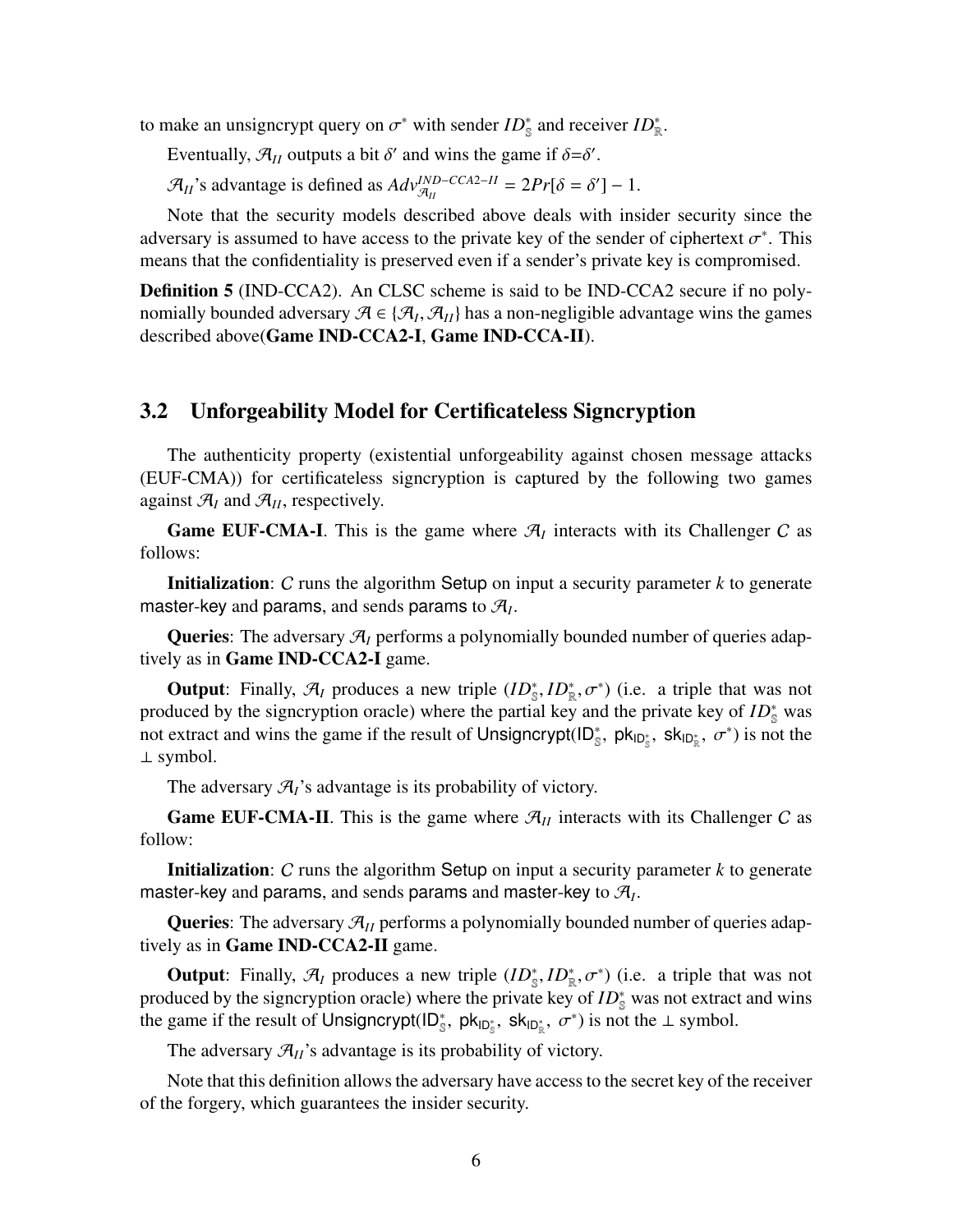**Definition 6** (UF-CMA). An CLSC scheme is said to be EUF-CMA secure if no polynomially bounded adversary  $\mathcal{A} \in \{ \mathcal{A}_I, \mathcal{A}_{II} \}$  has a non-negligible advantage wins the games described above(Game EUF-CMA-I, Game EUF-CMA-II).

### 4 A CLSC without Pairing

Our scheme is motivated by certificateless encryption scheme proposed in [\[3](#page-15-0), [21](#page-17-0)].

Setup: This algorithm takes as input a security parameter *k* to generate two primes *p*, *q* such that  $q > 2^k$  and  $q/(p-1)$ . It then performs the following:

- $-$  Pick an element *g* from  $\mathbb{Z}_p^*$  with order *q*.
- − Randomly select  $x \in_R \mathbb{Z}_q^*$  as master-key, and compute  $y = g^x$ .
- − Choose cryptographic hash functions  $H_1$  : {0, 1}<sup>\*</sup> ×  $\mathbb{Z}_p^*$  →  $\mathbb{Z}_q^*, H_2$  : {0, 1}<sup>\*</sup> ×  $(\mathbb{Z}_p^*)^2$  →  $(\mathbb{Z}_q^*, H_3: \{0,1\}^n \times (\mathbb{Z}_p^*)^7 \to \mathbb{Z}_q^*, H_4: \{0,1\}^n \times (\mathbb{Z}_p^*)^7 \to \mathbb{Z}_q^* \text{ and } H_5: \mathbb{Z}_p^* \times \mathbb{Z}_p^* \to \{0,1\}^n,$ where  $n$  is the length of message to be signcrypted.
- $-$  The system parameters are params  $=< p, q, n, g, y, H_1, H_2, H_3, H_4, H_5 >$  and publish params.

Partial-Key-Extract: Given params, master-key and an identity  $ID \in \{0, 1\}^*$ , this algorithm works as follows: selects  $r_{ID}$ ,  $r'_{ID} \in \mathbb{Z}_q^*$  Computes  $\omega_{ID} = g^{r_{ID}}$ ,  $d_{ID} = r_{ID} +$  $xH_1(ID, \omega_{ID})$ ,  $v_{ID} = g^{r'_{ID}}$ ,  $\sigma_{ID} = r'_{ID} + xH_2(ID, \omega_{ID}, \nu_{ID})$ , and returns the partial private key  $d_{ID}$  and the partial public key  $p_{ID} = (\omega_{ID}, \nu_{ID}, \sigma_{ID})$ .

Set-Secret-Value: This algorithm takes as input params and a user's identity *ID*. It picks a random value  $z \in_R \mathbb{Z}_q^*$  and outputs the secret value  $s_{ID} = z$ .

Set-Private-Key: Taking params,  $d_{ID}$  and  $s_{ID}$  as input, this algorithm returns the private  $key$   $sk_{ID} = (d_{ID}, s_{ID})$ .

Set-Public-Key: Taking params,  $p_{ID}$  and  $s_{ID}$  as input, this algorithm computes  $\mu_{ID} = g^{s_{ID}}$ and returns the public key  $pk_{ID} = (\mu_{ID}, \omega_{ID}, \nu_{ID}, \sigma_{ID}).$ 

Signcrypt: To send a message  $m \in \{0, 1\}^n$  to Bob with identity *B* and public key  $pk_B$ , Alice with private key *sk<sup>A</sup>* works as follow:

- − Check whether  $g^{\sigma_B} = v_B y^{H_2(B,\omega_B,\nu_B)}$ . If not, output ⊥ and abort signcryption.
- *−* Randomly select  $r \in_R \mathbb{Z}_q^*$ , and computes  $t = g^r$  and  $c = H_5(\mu_B^r, \omega_B^r)^{H_1(B, \omega_B)r}$  ⊕ *m*.
- Compute  $h = H_3(m, t, \mu_B^r, \omega_B^r)^{H_1(B, \omega_B)r}$ ,  $\mu_A, \omega_A, \mu_B, \omega_B)$ ,  $h' = H_4(m, t, \mu_B^r, \omega_B^r)^{H_1(B, \omega_B)r}$ ,  $\mu_A$ ,  $\omega_A$ ,  $\mu_B$ ,  $\omega_B$ ) and  $s = r - hd_A - h's_A$ .
- $-$  Set ciphertext  $\sigma = (c, s, t)$ .

Unsigncrypt: To unsigncrypt a ciphertext  $\sigma = (c, s, t)$  from Alice with identity A and public key  $pk_A$ , Bob with private key  $sk_B$  acts as follows:

- − Check whether  $g^{\sigma_A} = v_A y^{H_2(A, \omega_A, \nu_A)}$ . If not, output ⊥ and abort unsigncryption.
- $-$  Compute  $m = c \oplus H_5(t^{s_B}, t^{d_B})$ .
- $-$  Set  $h = H_3(m, t, t^{s_B}, t^{d_B}, \mu_A, \omega_A, \mu_B, \omega_B)$  and  $h' = H_4(m, t, t^{s_B}, t^{d_B}, \mu_A, \omega_A, \mu_B, \omega_B)$ .
- $-$  Accept *m* if and only if  $t = g^s \omega_A^h y^{H_1(A,\omega_A)h} \mu_A^{h'}$  $_A^{h'}$  hold, return  $\perp$  otherwise.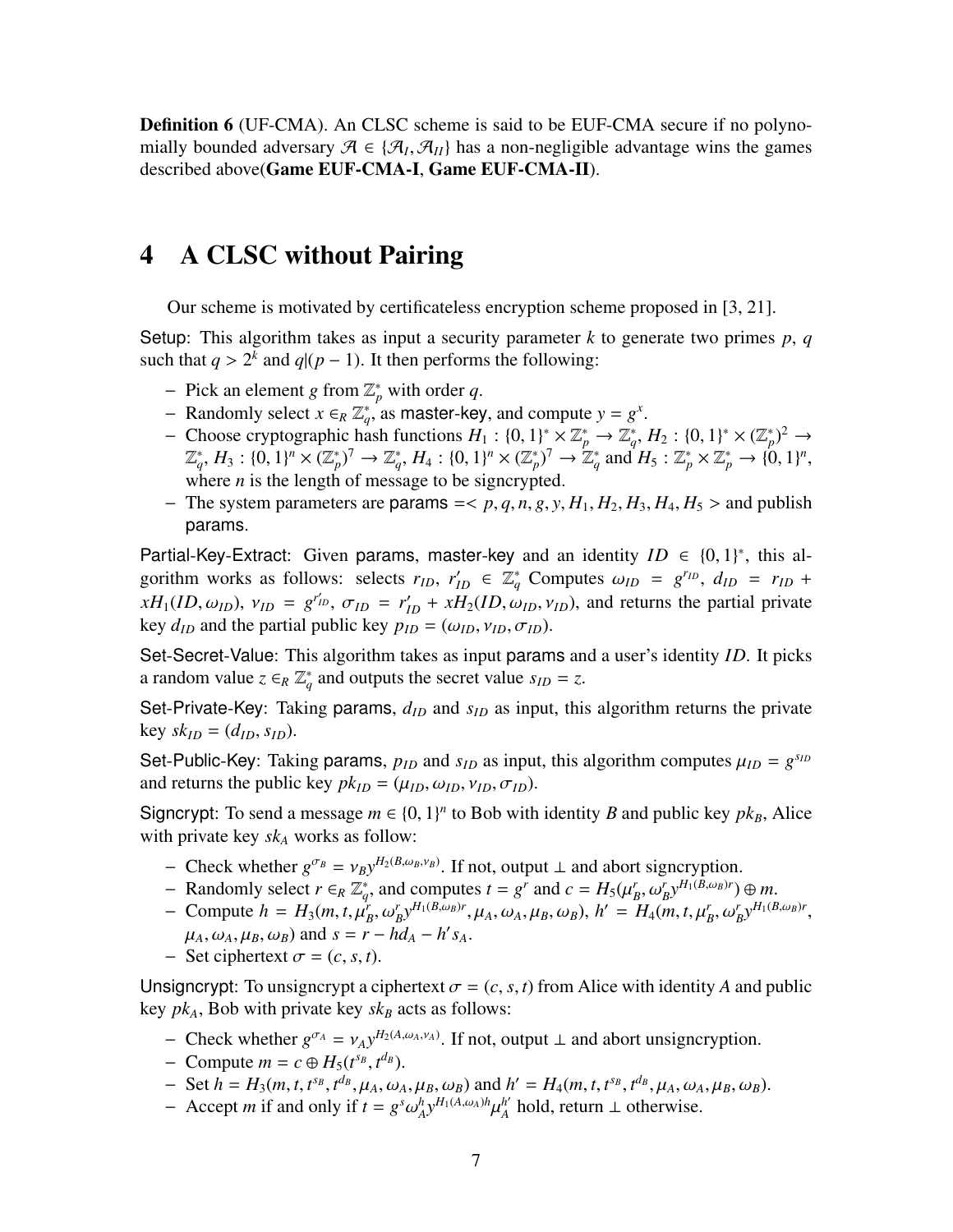Consistency: The correctness of the proposed scheme can be easily verified with following:

$$
\mu_B^r = g^{s_{B}r} = g^{r_{SB}} = t^{s_B},
$$
  

$$
\omega_B^r y^{H_1(B,\omega_B)r} = g^{r_{B}r} g^{xH_1(B,\omega_B)r} = g^{r(r_B + xH_1(B,\omega_B))} = g^{r d_B} = t^{d_B}
$$

and

$$
g^{s}\omega_{A}^{h}y^{H_{1}(A,\omega_{A})h}\mu_{A}^{h'}=g^{r-hd_{A}-h's_{A}}g^{r_{A}h}g^{xH_{1}(A,\omega_{A})h}g^{s_{A}h'}=g^{r}=t.
$$

### 5 Security Analysis of the Proposed Scheme

In this section, we will provide two formal proofs that our scheme is IND-CCA2 secure under the GDH Assumption and UF-CMA secure under the GDL Assumption. We now present the security analysis of the proposed scheme in the random oracle model [\[7](#page-16-10)].

Theorem 1. Under the GDH Assumption, the proposed CLSC scheme is IND-CCA2 secure in the random oracle model.

This theorem follows from Lemmas 1 and 2.

**Lemma 1.** Let us assume that there exists an IND-CCA2-I adversary  $\mathcal{A}_I$  has non-negligible advantage  $\epsilon$  against our scheme when running in time  $\mathcal{T}$ , asking  $q_i$  queries to random oracles  $H_i$  ( $i = 1, 2, \dots, 5$ ),  $q_{pak}$  partial key queries,  $q_{sk}$  private key queries,  $q_{pk}$  public key requests, *qpkr* public key replacement queries, *q<sup>s</sup>* signcryption queries and *q<sup>u</sup>* unsigncryption queries. Assume that the Schnorr signature [\[16](#page-16-11), [17\]](#page-16-12) is  $(\epsilon', \mathcal{T}, q_2, q_{\text{pak}})$ -secure. Then there is an algorithm  $C$  to solve the GDHP with probability

$$
\epsilon'' \geq \frac{\epsilon}{q_3+q_5+q_s}\frac{(1-\epsilon')^{q_{pk}}}{q_{pk}}(1-q_s\frac{2q_3+q_4+q_5+3q_s}{2^k})(1-\frac{q_u}{2^k})
$$

within a time  $T' < T + (q_1 + q_2)O(1) + (q_3 + q_4 + q_5)(O(1) + q_sT_{DDH}) + (q_{pk} + q_s)(O(1) +$  $5\mathcal{T}_{exp}$  +  $q_{pkr}(O(1) + 2\mathcal{T}_{exp}) + q_u(O(1) + 3\mathcal{T}_{exp} + (q_3 + q_s)(O(1) + \mathcal{T}_{DDH} + 3\mathcal{T}_{exp}))$  where  $\mathcal{T}_{DDH}$  and  $\mathcal{T}_{exp}$  are respectively the costs of using  $\mathsf{O}^{DDH}(\cdot,\cdot,\cdot,\cdot)$  to decision Diffie-Hellman problem and computing exponentiation in  $\mathbb{Z}_p^*$ .

**Proof.** Suppose that there exists an adversary  $\mathcal{A}_I$  can attack our scheme. We want to build an algorithm C that runs  $\mathcal{A}_I$  as a subroutine to solve GDHP. Assume that C is given  $(p, q, g, g^{\alpha}, g^{\beta} | O^{DDH}(\cdot, \cdot, \cdot, \cdot))$  as an instance of the GDHP. And its goal is to compute  $g^{\alpha\beta}$  by interacting with adversary A*<sup>I</sup>* .

Without loss of generality, we assume that any query involving an identity *ID* comes after a Public Key Extraction query on *ID*. To maintain consistency between queries made by  $\mathcal{A}_I$ , C keeps the following lists:  $L_i$  for  $i = 1, 2, \dots, 5$  of data for query/response pairs to random oracle *H<sup>i</sup>* , *Lsk* of data for query/response pairs to Private Key Extraction oracle, *Lpk* of data for query/response pairs to Public Key Extraction oracle. Then, C randomly picks  $\eta \in_R \{1, 2, \dots, q_{pk}\}\$  and runs  $\mathcal{A}_I$  on input of < p, q, n, g, y,  $H_1, H_2, H_3, H_4, H_5$  > where  $y = g^{\alpha}$  and *n* is the length of message to be signcrypted, and answers various oracle queries as follows: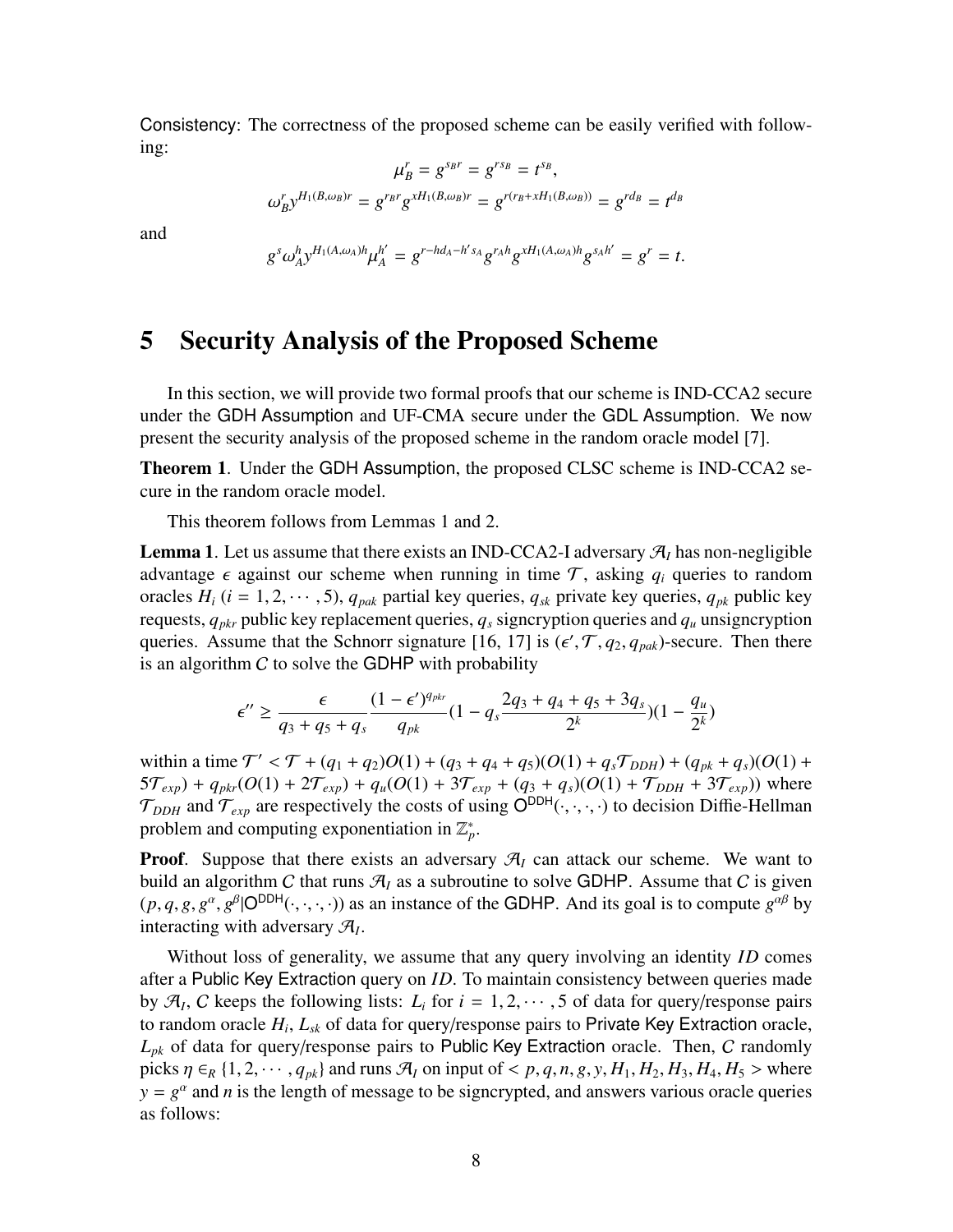H<sub>1</sub> Queries: For each query  $(ID, \omega_{ID})$ , C returns the previously assigned value if it exists and a random  $e_1 \in_R \mathbb{Z}_q^*$  otherwise. In the latter case, C adds <  $(ID, \omega_{ID}), e_1 >$  to  $L_1$ , which is which is initially empty.

H<sub>2</sub> Queries: For each query  $(ID, \omega_{ID}, \nu_{ID})$ , C returns the previously assigned value if it exists and a random  $e_2 \in_R \mathbb{Z}_q^*$  otherwise. In the latter case, C adds <  $(ID, \omega_{ID}, \nu_{ID}), e_2 >$  to *L*2, which is which is initially empty.

H<sub>3</sub> Queries: For each query  $(m, k_1, k_2, \dots, k_7)$ , C proceeds as follows:

- − If < (*m*, *k*1, *k*2, · · · , *k*7), *c*, *e*<sup>3</sup> >∈ *L*<sup>3</sup> for some (*c*, *e*3), return *e*3.
- $-C$  go through the list  $L_3$  with entries  $\langle (m, k_1, \perp, k_3, \cdots, k_7), c, e_3 \rangle$  >(those entries are added in answer  $\mathcal{A}_I$ 's signcrypt query), for some  $(c, e_3)$ , such that O<sup>DDH</sup>(*g*,  $k_1$ ,  $k_6$ ,  $k_2$ ) = 1. If such a tuple exist, return  $e_3$  and replace the symbol ⊥ with  $k_2$ .
- − If *C* reach this point of query, return a random  $e_3 \n∈ \mathbb{Z}_q^*$ . Then, set  $h_5 = H_5(k_2, k_3)$  and update the list  $L_3$  with input <  $(m, k_1, k_2, \dots, k_7)$ ,  $c = m \oplus h_5$ ,  $e_3 >$ .

 $H_4$  Queries: For each query  $(m, l_1, l_2, \dots, l_7)$ , C proceeds as follows:

- − If < (*m*, *l*1, *l*2, · · · , *l*7), *e*<sup>4</sup> >∈ *L*<sup>4</sup> for some *e*4, return *e*4.
- $-C$  go through the list  $L_4$  with entries  $\langle (m, l_1, \perp, l_3, \cdots, l_7), e_4 \rangle$   $\langle$  (those entries are added in answer  $\mathcal{A}_l$ 's signcrypt query), for some  $e_4$ , such that  $O^{DDH}(g, l_1, l_6, l_2) = 1$ . If such a tuple exist, return  $e_4$  and replace the symbol  $\perp$  with  $l_2$ .
- − If *C* reach this point of query, return a random  $e_4 \text{ } \in \mathbb{Z}_q^*$  and update the list  $L_4$  with  $input < (m, l_1, l_2, \cdots, l_7), e_4 >$ .

 $H_5$  Queries: For each query  $(u_1, u_2)$ , C proceeds as follows:

- − If < (*u*1, *u*2), *u*3, *u*4, *e*<sup>5</sup> >∈ *L*<sup>5</sup> for some (*u*3, *u*4, *e*5), return *e*5.
- − C go through the list *L*<sup>5</sup> with entries < (⊥, *u*2), *u*3, *u*4, *e*<sup>5</sup> >(those entries are added in answer  $\mathcal{A}_I$ 's signcrypt query), for some  $(u_3, u_4, e_5)$ , such that  $O^{DDH}(g, u_3, u_4, u_1) = 1$ . If such a tuple exist, return  $e_5$  and replace the symbol  $\perp$  with  $u_1$ .
- − If *C* reach this point of query, return a random  $e_5 \in \{0, 1\}^n$  and update the list  $L_5$  with input <  $(u_1, u_2)$ , ⊥, ⊥,  $e_5$  >∈  $L_5$ .

Public Key Extraction: On the *j*-th non-repeat query *IDj*(from this point on we denote the *j*-th non-repeat identity query to this oracle with *ID<sub>i</sub>*), *C* proceeds as follows:

 $-$  If there is a tuple  $\langle ID_j, (\mu_{ID_j}, \nu_{ID_j}, \nu_{ID_j}, \sigma_{ID_j}) \rangle$  > exists in  $L_{pk}$ , return  $pk_{ID_j}$  =  $(\mu_{ID_j}, \omega_{ID_j}, \nu_{ID_j}, \sigma_{ID_j})$  as answer.

− Otherwise, do the following:

- ∗ if *j* ≠ *η*, pick  $d_{ID_j}, \sigma_{ID_j}, z_1, z_2, s_{ID_j}$  ∈<sub>*R*</sub>  $\mathbb{Z}_q^*$  at random and compute  $\mu_{ID_j}$  =  $g^{s_{IDj}}$ ,  $\omega_{ID_j} = g^{d_{ID_j}} y^{-z_1}$  and  $v_{ID_j} = g^{\sigma_{ID_j}} y^{-z_2}$ . Add <  $(ID_j, \omega_{ID_j})$ ,  $z_1 >$  and  $\langle (ID_j, \omega_{ID_j}, v_{ID_j}), z_2 \rangle$  to  $L_1$  and  $L_2$  respectively (re-choose  $d_{ID_j}, \sigma_{ID_j}, z_1, z_2$ ) if  $H_1$  or  $H_2$  is already defined in the corresponding value). Return  $pk_{ID_i}$  =  $(\mu_{ID_j}, \omega_{ID_j}, \nu_{ID_j}, \sigma_{ID_j})$  as answer and add <  $ID_j, (\mu_{ID_j}, \omega_{ID_j}, \nu_{ID_j}, \sigma_{ID_j})$  > and  $\langle$  *ID*<sub>*j*</sub>, ( $d_{ID_j}$ ,  $s_{ID_j}$ ) > to  $L_{pk}$  and  $L_{sk}$  respectively.
- ∗ Otherwise, pick  $r_{ID_{\eta}}, \sigma_{ID_{\eta}}, z_1, z_2, s_{ID_{\eta}} \in_R \mathbb{Z}_q^*$  at random and compute  $\mu_{ID_{\eta}} =$  $g^{s_{ID\eta}}$ ,  $\omega_{ID_{\eta}} = g^{r_{ID_{\eta}}}$  and  $v_{ID_{\eta}} = g^{\sigma_{ID_{\eta}}} y^{-z_2}$ . Add <  $(ID_{\eta}, \omega_{ID_{\eta}})$ ,  $z_1 >$  and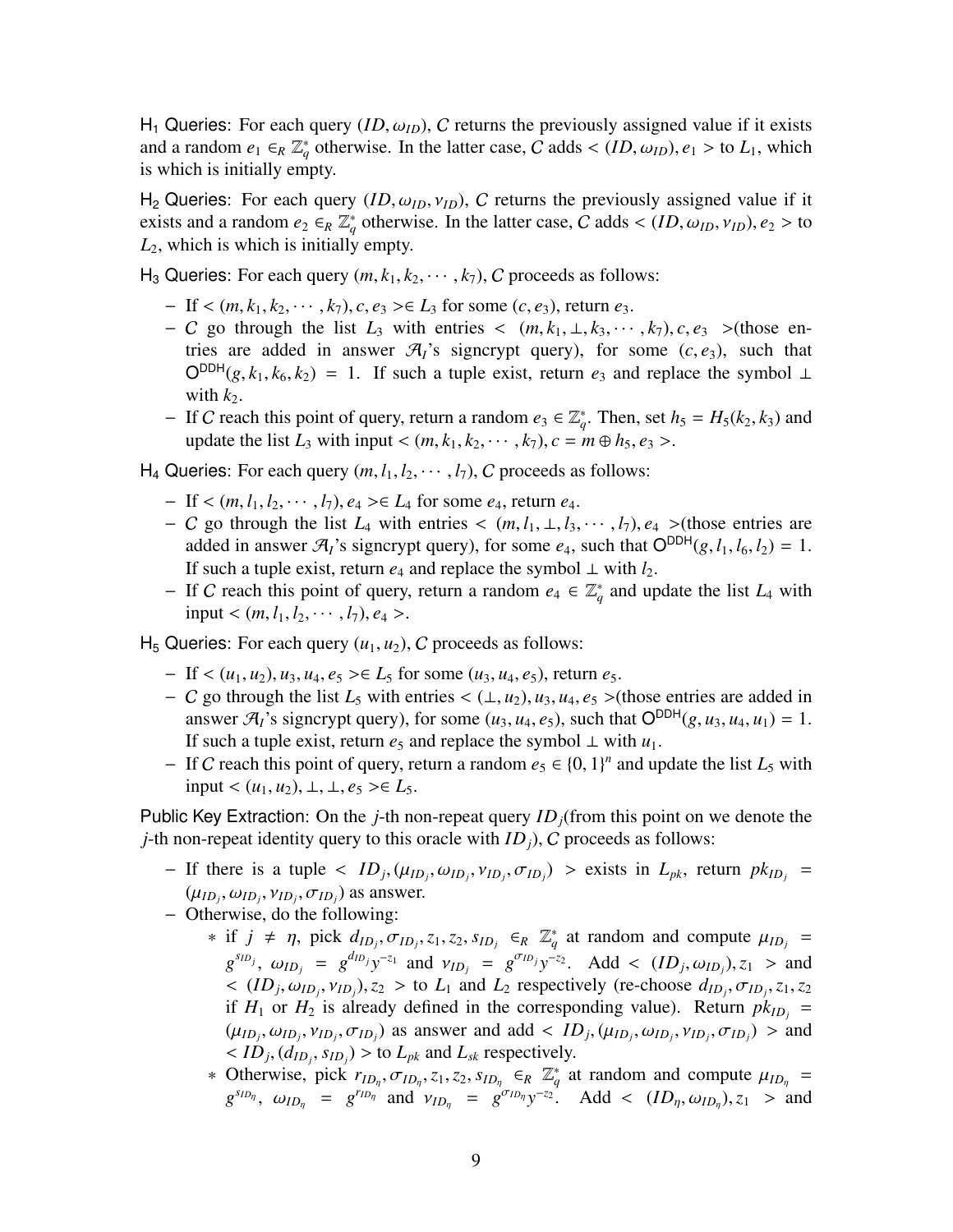$\langle (ID_{\eta}, \omega_{ID_{\eta}}, v_{ID_{\eta}}), z_2 \rangle$  to  $L_1$  and  $L_2$  respectively (re-choose  $r_{ID_{\eta}}, \sigma_{ID_{\eta}}, z_1, z_2$ if  $H_1$  or  $H_2$  is already defined in the corresponding value). Return  $pk_{ID_n}$  =  $(\mu_{ID_n}, \omega_{ID_n}, \nu_{ID_n}, \sigma_{ID_n})$  as answer and add <  $ID_n$ ,  $(\mu_{ID_n}, \omega_{ID_n}, \nu_{ID_n}, \sigma_{ID_n})$  > and  $\langle$  *ID*<sub>η</sub>,  $(r_{ID_n}, s_{ID_n})$  > to *L*<sub>*pk*</sub> and *L*<sub>*sk*</sub> respectively.

Partial Key Extraction: For each query *ID<sup>j</sup>* , C proceeds as follows:

- $-If$   $j \neq \eta$ , find <  $ID_j$ ,  $(d_{ID_j}, s_{ID_j})$  > and <  $ID_j$ ,  $(\mu_{ID_j}, \omega_{ID_j}, \nu_{ID_j}, \sigma_{ID_j})$  > in  $L_{sk}$  and  $L_{pk}$ respectively, and return  $d_{ID_j}$  and  $p_{ID_j} = (\omega_{ID_j}, \nu_{ID_j}, \sigma_{ID_j})$  as answer.
- − Otherwise, C aborts the simulation.

Private Key Extraction: For each query *ID<sup>j</sup>* , C proceeds as follows:

- $-$  If  $j = \eta$ , C aborts the simulation.
- Otherwise, find <  $ID_j$ ,  $(d_{ID_j}, s_{ID_j})$  > in  $L_{sk}$  and return  $sk_{ID_j} = (d_{ID_j}, s_{ID_j})$  as answer.

Public Key Replacement: For each query  $\langle ID_j, (\mu'_j)\rangle$  $I_{ID_j}, \omega'_{ID_j}, \nu'_{ID_j}, \sigma'_{ID_j}$  >, C finds <  $ID_j$ ,  $(\mu_{ID_j}, \omega_{ID_j}, \nu_{ID_j}, \sigma_{ID_j}) \geq \in L_{pk}$ , if  $(\omega'_j)$  $\left(\omega_{ID_j}, v'_{ID_j}, \sigma'_{ID_j}\right)' \neq \left(\omega_{ID_j}, v_{ID_j}, \sigma_{ID_j}\right)$  satisfying  $g^{\sigma'_{ID_j}} = v'_j$  $\sum_{ID_j} y^{H_2(ID_j, \omega'_{ID_j}, \nu'_{ID_j})}$  (meaning that  $\mathcal{A}_I$  produces a valid Schnorr signature on  $\omega'_I$ *ID<sup>j</sup>* without master-key), C aborts the simulation. Otherwise, C sets  $\mu_{ID_j} = \mu'_I$  $I_{ID_j}$ , finds <  $ID_j$ ,  $(d_{ID_j}, s_{ID_j})$  > in  $L_{sk}$  and sets  $s_{ID_j} = \perp$ .

Signcrypt Queries: For each query  $(ID_a, ID_b, m)$ , where  $a, b \in \{1, 2, \dots, q_{pk}\}$ . We observe that, if  $a \neq \eta$ , C knows the sender's private key  $sk_{ID_a} = (d_{ID_a}, s_{ID_a})$  and can answer the query according to the specification of Signcrypt algorithm. We thus assume  $a = \eta$  and hence  $b \neq \eta$  by the irreflexivity assumption. C randomly secrets *s*, *h*,  $h' \in_R \mathbb{Z}_q^*$  and  $h_5 \in_R \{0, 1\}^n$  and sets  $t = g^s \omega_{ID_a}^h y^{H_1(ID_a, \omega_{ID_a})^h} \mu_{II}^{h'}$  $I_{ID_a}^{h'}$  and  $c = m \oplus h_5$ . Observe that C knows the receiver's partial private key  $d_{ID_b}$  by construction. Then, C adds <  $(m, t, \perp, t^{d_{ID_b}}, \mu_{ID_a}, \omega_{ID_a}, \mu_{ID_b}, \omega_{ID_b})$ , c, h > to  $L_3$ , <  $(m, t, \perp, t^{d_{ID_b}}, \mu_{ID_a}, \omega_{ID_a}, \mu_{ID_b}, \omega_{ID_b}), h' >$  to  $L_4$  and <  $(\perp, t^{d_{ID_b}}), t, \mu_{ID_b}, h_5 >$  to  $L_5$ .(C fails if one of those hash functions is already defined in the corresponding value but this only happens with probability small than  $(2q_3 + q_4 + q_5 + 3q_s)/p$ , and returns ciphertext  $\sigma = (c, s, t).$ 

Unsigncrypt Queries: For each query  $(ID_a, ID_b, \sigma = (c, s, t))$ , where  $a, b \in \{1, 2, \cdots, q_{pk}\}.$ we assume that  $b = \eta$  (and hence  $a \neq \eta$  by the irreflexivity assumption), because otherwise C knows the receiver's private key  $sk_{ID_b}$  and can answer the query according to the specification of Unsigncrypt algorithm. C finds  $\langle ID_a, (\mu_{ID_a}, \omega_{ID_a}, \nu_{ID_a}, \sigma_{ID_a}) \rangle$  and  $\langle$  *ID*<sub>*b*</sub>, ( $\mu_{ID_b}$ ,  $\omega_{ID_b}$ ,  $\nu_{ID_b}$ ,  $\sigma_{ID_b}$ ) > in *L<sub>pk</sub>*, and searches through list *L*<sub>3</sub> for entries of the form  $m_i, t, t^{s_{ID_b}}, k_{3,i}, \mu_{ID_a}, \omega_{ID_a}, \mu_{ID_b}, \omega_{ID_b}, c, e_{3,i}$  > (Here, we needn't to consider the entries in *L*<sub>3</sub> with  $k_2 = \perp$ , because of  $a \neq \eta$ ) such that  $O^{DDH}(g, t, \omega_{ID_b} y^{H_1(ID_b, \omega_{ID_b})}, k_{3,i}) = 1$  indexed by  $i \in \{1, 2, \dots, q_3 + q_s\}$ , where  $s_{ID_b}$  is the secret value of the  $ID_b$  (if  $pk_{ID_b}$  has been replaced by  $\mathcal{A}_I$ , C gets it from  $\mathcal{A}_I$ ). If none is found,  $\sigma$  is invalid, returns  $\perp$ . Otherwise, each one of them is further examined: for the corresponding indexes, C chicks if

$$
t = g^s \omega_{ID_a}^{e_{3,i}} y^{H_1(ID_a, \omega_{ID_a})e_{3,i}} \mu_{ID_a}^{h'} \tag{1}
$$

where  $h' = H_4(m_i, t, t^{s_{ID_b}}, k_{3,i}, \mu_{ID_a}, \omega_{ID_a}, \mu_{ID_b}, \omega_{ID_b})$ . Note that, if (1) is satisfied, means that  $\sigma = (c, s, t)$  is a valid ciphertext from  $ID_a$  to  $ID_b$ . If the unique  $i \in \{1, 2, \dots, q_3 + q_s\}$ satisfying (1) is detected, the matching  $m_i$  is returned. Overall, an inappropriate rejection occurs with probability smaller than *qu*/*p* across the whole game.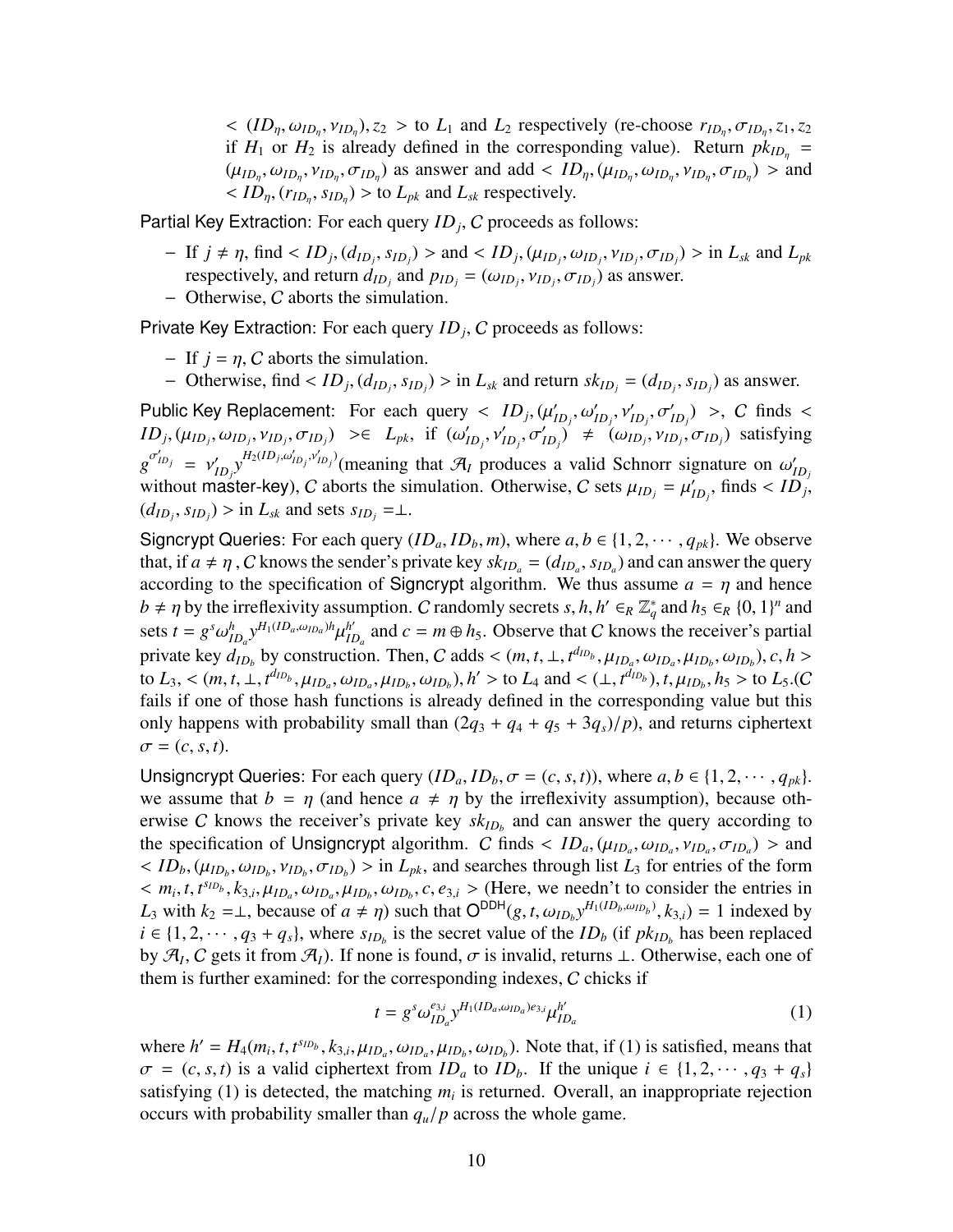At the end of Find stage,  $\mathcal{A}_I$  outputs two distinct messages  $m_0$  and  $m_1$  (assumed of equal length), a sender identity  $ID_{\mathbb{S}}^*$  and a receiver identity  $ID_{\mathbb{R}}^*$ , on which it wishes to be challenged. If  $ID_{\mathbb{R}}^* \neq ID_{\eta}$ , C aborts. Otherwise, it randomly picks  $c^* \in_R \{0,1\}^n$  and  $s^* \in_R \mathbb{Z}_q^*$ , sets  $t^* = g^{\beta}$  and  $\sigma^* = (c^*, s^*, t^*)$ , and sends  $\sigma^*$  to  $\mathcal{A}_I$  as the challenge ciphertext.

At the end of Guess stage,  $\mathcal{A}_I$  outputs its guess. Note that,  $\mathcal{A}_I$  cannot recognize that is not a proper ciphertext unless it queries  $H_5$  on ( $g^{\beta \delta I D \eta}$ ,  $g^{\beta d I D \eta}$ ). Along the guess stage,  $\mathcal{A}_I$ 's view is simulated as before and its eventual output is ignored. Standard arguments can show that a successful  $\mathcal{A}_I$  is very likely to query  $H_5$  on  $(g^{\beta s_{ID_\eta}}, g^{\beta d_{ID_\eta}})$  if the simulation is indistinguishable from a real attack environment.

To produce a result C fetches a random entry  $\langle (u_1, u_2), u_3, u_4, e_5 \rangle$  from  $L_5$ . With probability  $1/(q_3 + q_5 + q_s)$  (as  $L_5$  contains no more than  $q_3 + q_5 + q_s$  records by construction), the chosen entry will contain the right element  $u_2 = g^{\beta d_{ID_\eta}} = g^{\beta(r_{ID_\eta} + \alpha e_1)}$ , where  $e_1 = H_1(ID_\eta, \omega_{ID_\eta})$  and  $r_{ID_\eta}$  can be find in  $L_{sk}$ . Then, C returns

$$
g^{\alpha\beta}=\left[\frac{u_2}{(g^\beta)^{r_{ID_\eta}}}\right]^{e_1^{-1}}
$$

as the solution of GDHP.

In an analysis of C's advantage, we note that it only fails in providing a consistent simulation because one of the following independent events:

- $E_1$ :  $\mathcal{A}_I$  does not choose to be challenged on  $ID_n$ .
- *E*<sub>2</sub> : A Partial Key Extraction or Private Key Extraction query is made on *ID*<sub>*n*</sub>.
- $E_3$ : C aborts in a Public Key Replacement query because  $\mathcal{A}_I$  outputs a valid Schnorr signature on  $\omega'_l$  $\mathcal{I}_{ID_{\eta}}$  without master-key.
- $E_4$ : *C* aborts in answer  $\mathcal{A}_I$ 's Signcrypt query because of a collision on  $H_3$ ,  $H_4$  or  $H_5$ .
- *E*<sub>5</sub> : *C* rejects a valid ciphertext at some point of the game.

We clearly have  $Pr[\neg E_1] = 1/q_{pk}, Pr[\neg E_3] \ge (1 - \epsilon')^{q_{pkr}}$  and we know that  $\neg E_1$  implies  $\neg E_2$ . We also already observed that  $Pr[E_4] \le q_s(2q_3 + q_4 + q_5 + 3q_s)/2^k$  and  $Pr[E_5] \le q_u/2^k$ . We thus find that

$$
Pr[\neg E_1 \land \neg E_3 \land \neg E_4 \land \neg E_5] \geq \frac{(1-\epsilon')^{q_{pkr}}}{q_{pk}}(1-q_s\frac{2q_3+q_4+q_5+3q_s}{2^k})(1-\frac{q_u}{2^k}).
$$

We obtain the announced bound by noting that  $C$  selects the correct element from  $L_5$  with probability  $1/(q_3 + q_5 + q_s)$ .

The running time of the GDH attacker C is bound by  $T' < T + (q_1 + q_2)O(1) + (q_3 + q_4)O(1)$  $q_4 + q_5$  $(O(1) + q_sT_{DDH}) + (q_{pk} + q_s)(O(1) + 5T_{exp}) + q_{pkr}(O(1) + 2T_{exp}) + q_u(O(1) + 3T_{exp})$  $(q_3 + q_s)(O(1) + \mathcal{T}_{DDH} + 3\mathcal{T}_{exp})$  where  $\mathcal{T}_{DDH}$  and  $\mathcal{T}_{exp}$  are respectively the costs of using  $O^{DDH}(\cdot,\cdot,\cdot,\cdot)$  to decision Diffie-Hellman problem and computing exponentiation in  $\mathbb{Z}_p^*$ .

**Lemma 2.** Assume that an IND-CCA2-II adversary  $\mathcal{A}_{II}$  has non-negligible advantage  $\epsilon$  against our scheme when running in time  $\mathcal{T}$ , asking  $q_i$  queries to random oracles  $H_i$  $(i = 1, 2, \dots, 5)$ ,  $q_{sk}$  private key queries,  $q_{pk}$  public key requests,  $q_s$  signcryption queries and  $q_\mu$  unsigncryption queries. Then there is an algorithm C to solve the GDHP with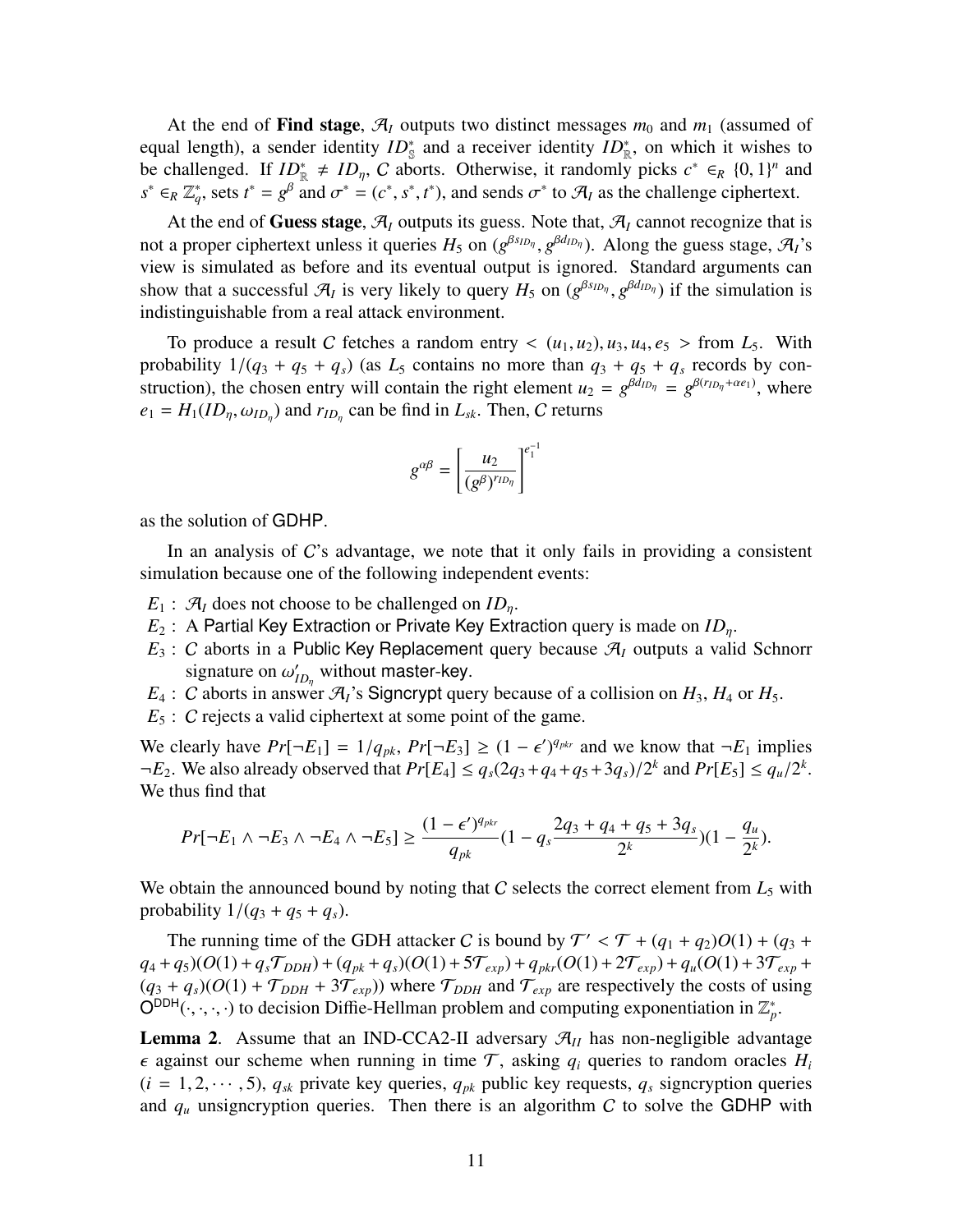probability

$$
\epsilon' \ge \frac{\epsilon}{(q_3+q_5+q_s)q_{pk}}(1-q_s\frac{2q_3+q_4+q_5+3q_s}{2^k})(1-\frac{q_u}{2^k})
$$

within a time  $T' < T + (q_1 + q_2 + q_3 + q_4 + q_5)O(1) + q_{pk}(O(1) + 3\mathcal{T}_{exp}) + q_s(O(1) + 6\mathcal{T}_{exp}) +$  $q_u(O(1) + 2\mathcal{T}_{exp} + (q_3 + q_s)(O(1) + \mathcal{T}_{DDH} + 3\mathcal{T}_{exp})$  where  $\mathcal{T}_{DDH}$  and  $\mathcal{T}_{exp}$  denote the same quantities as in Lemma 1.

**Proof.** The proof of this lemma is very similar to the proof of **Lemma 1** and we omit the details. We just point out that for the attacker  $\mathcal{A}_{II}$ , C uses  $g^{\alpha}$  to generate the public key associated with the challenge identity and sets  $g^{\beta}$  as a part of the challenge ciphertext. The KGC's public key is set up as  $g^x$  where C knows random  $x \in_R \mathbb{Z}_q^*$ . This way, C can give the master-key of the KGC to  $\mathcal{A}_{II}$ .

Theorem 2. Under the GDL Assumption, the proposed CLSC scheme is EUF-CMA secure in the random oracle model.

This theorem follows from Lemmas 3 and 4.

**Lemma 3.** Let us assume that there exists an EUF-CMA-I adversary  $\mathcal{A}_I$  that makes  $q_i$ queries to random oracles  $H_i$  ( $i = 1, 2, \dots, 5$ ),  $q_{pak}$  partial key queries,  $q_{sk}$  private key queries, *qpk* public key requests, *qpkr* public key replacement queries, *q<sup>s</sup>* signcryption queries and  $q_u$  unsigncryption queries and that within time  $\mathcal{T}, \mathcal{A}_I$  produces a forgery with probability  $\epsilon \geq 10(q_s + 1)(q_s + q_3)/2^k$ . Assume also that the Schnorr signature [[16](#page-16-11), [17\]](#page-16-12) is  $(\epsilon', \mathcal{T}, q_2, q_{pak})$ -secure. Then, there is an algorithm C to solve the GDLP with probability

$$
\epsilon' \ge \frac{1}{9q_{pk}}(1-\epsilon')^{q_{pk}}
$$

in expected time  $T' \le 23q_3[T + (q_1 + q_2)O(1) + (q_3 + q_4 + q_5)[O(1) + q_s(T_{DDH} + 2T_{exp})] +$  $q_{pk}(O(1) + 3\mathcal{T}_{exp}) + q_{pkr}(O(1) + 2\mathcal{T}_{exp}) + q_s(O(1) + 5\mathcal{T}_{exp}) + q_u(O(1) + 3\mathcal{T}_{exp} + (q_3 + q_s)(O(1) + 3\mathcal{T}_{exp})$  $(\mathcal{T}_{DDH} + 4\mathcal{T}_{exp}))$ ][ $\epsilon(1 - q_u/2^k)(1 - q_s(q_3 + q_4 + q_5 + 2q_s)/2^k)$ ]<sup>-1</sup> +  $\mathcal{T}_{exp}$  where  $\mathcal{T}_{DDH}$  and  $\mathcal{T}_{exp}$ are respectively the costs of using  $O^{rDDH}(g, g^{\alpha}, \cdot, \cdot)$  to decision Diffie-Hellman problem and computing exponentiation in  $\mathbb{Z}_p^*$ .

**Proof.** Suppose that there exists an adversary  $\mathcal{A}_I$  can attack our scheme. We want to build an algorithm C that runs  $\mathcal{A}_I$  as a subroutine to solve GDLP. Assume that C gets a random instance of GDLP as follows: Given  $(p, q, g, g^{\alpha} | O^{rDDH}(g, g^{\alpha}, \cdot, \cdot))$  for unknown  $\alpha \in \mathbb{Z}_q^*$ . And its goal is to compute  $\alpha$  by interacting with adversary  $\mathcal{A}_I$ .

Without loss of generality, we assume that any query involving an identity *ID* comes after a Public Key Extraction query on *ID*. To maintain consistency between queries made by  $\mathcal{A}_I$ , C keeps the following lists:  $L_i$  for  $i = 1, 2, \dots, 5$ ,  $L_{sk}$  and  $L_{pk}$  as in the proof of **Lemma 1.** C randomly picks  $x \in_R \mathbb{Z}_p^*$  as the master-key, computes  $y = g^x$ . Then, C randomly picks *η* ∈*R* {1, 2, · · · , *q<sub>pk</sub>*} and runs *A<sub>I</sub>* on input of < *p*, *q*, *n*, *g*, *y*, *H*<sub>1</sub>, *H*<sub>2</sub>, *H*<sub>3</sub>, *H*<sub>4</sub>, *H*<sub>5</sub> > where *n* is the length of message to be signcrypted, and answers various oracle queries as follows:

H<sub>1</sub> Queries: For each query  $(ID, \omega_{ID})$ , C returns the previously assigned value if it exists and a random  $e_1 \in_R \mathbb{Z}_q^*$  otherwise. In the latter case, C adds <  $(ID, \omega_{ID}), e_1 >$  to  $L_1$ , which is which is initially empty.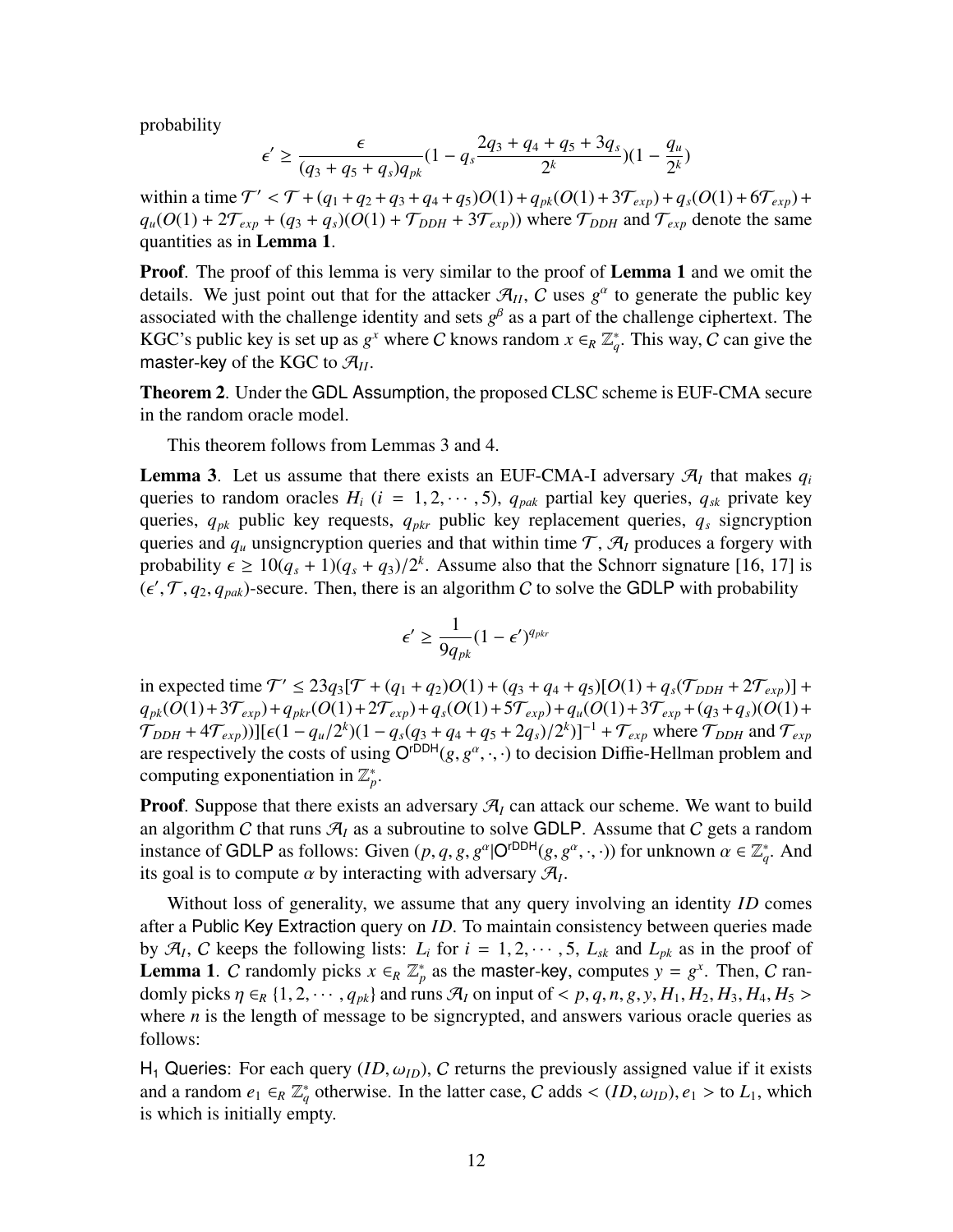H<sub>2</sub> Queries: For each query  $(ID, \omega_{ID}, \nu_{ID})$ , C returns the previously assigned value if it exists and a random  $e_2 \in_R \mathbb{Z}_q^*$  otherwise. In the latter case, C adds <  $(ID, \omega_{ID}, \nu_{ID}), e_2 >$  to *L*2, which is which is initially empty.

H<sub>3</sub> Queries: For each query  $(m, k_1, k_2, \dots, k_7)$ , C proceeds as follows:

- − If <  $(m, k_1, k_2, \cdots, k_7)$ ,  $c, e_3, k_8 > \in L_3$  for some  $(c, e_3, k_8)$ , return  $e_3$ .
- − C go through the list  $L_3$  with entries <  $(m, k_1, \perp, k_3, \cdots, k_7)$ ,  $c, e_3, k_8 >$  (those entries are added in answer  $\mathcal{A}_I$ 's signcrypt query), for some  $(c, e_3, k_8)$ , such that  $\mathsf{O}^{\mathsf{rDDH}}(g, g^{\alpha}, k_6, [k_2/(k_6^{k_8}))$  ${k_6 \choose 6}$  $|e_3^{-1}|$  = 1. If such a tuple exist, return  $e_3$  and replace the symbol  $\perp$  with  $k_2$ .
- − If *C* reach this point of query, return a random  $e_3 \n∈ \mathbb{Z}_q^*$ . Then, set  $h_5 = H_5(k_2, k_3)$  and update the list  $L_3$  with input <  $(m, k_1, k_2, \dots, k_7)$ ,  $c = m \oplus h_5$ ,  $e_3$ ,  $\perp$ >.
- H<sub>4</sub> Queries: For each query  $(m, l_1, l_2, \dots, l_7)$ , C proceeds as follows:
	- − If < (*m*, *l*1, *l*2, · · · , *l*7), *e*4, *l*8, *l*<sup>9</sup> >∈ *L*<sup>4</sup> for some (*e*4, *l*8, *l*9), return *e*4.
	- $-C$  go through the list  $L_4$  with entries  $\langle (m, l_1, \perp, l_3, \cdots, l_7), e_4, l_8, l_9 \rangle$  >(those entries are added in answer  $\mathcal{A}_I$ 's signcrypt query), for some  $e_4$ , such that  $O^{rDDH}(g, g^{\alpha}, l_6, [l_2/(l_6^{l_8}))$  $\binom{l_8}{6}$ ]<sup> $l_9^{-1}$ </sup>) = 1. If such a tuple exist, return  $e_4$  and replace the symbol ⊥ with  $l_2$ .
	- − If *C* reach this point of query, return a random  $e_4 \text{ } \in \mathbb{Z}_q^*$  and update the list  $L_4$  with input <  $(m, l_1, l_2, \cdots, l_7), e_4, \perp, \perp$ >.

 $H_5$  Queries: For each query  $(u_1, u_2)$ , C proceeds as follows:

- − If < (*u*1, *u*2), *u*3, *e*5, *u*4, *u*<sup>5</sup> >∈ *L*<sup>5</sup> for some (*u*3, *e*5, *u*4, *u*5), return *e*5.
- $-C$  go through the list  $L_5$  with entries <  $(\perp, u_2), u_3, e_5, u_4, u_5$  >(those entries are added in answer  $\mathcal{A}_I$ 's signcrypt query), for some  $(u_3, e_5, u_4, u_5)$ , such that  $O<sup>rDDH</sup>(g, g<sup>\alpha</sup>, u<sub>3</sub>, [u<sub>1</sub>/(u<sub>3</sub><sup>u<sub>4</sub></sup>)$  $\binom{u_4}{3}$ <sup>u<sub>4</sub></sub><sup>1</sup>) = 1. If such a tuple exist, return *e*<sub>5</sub> and replace the</sup> symbol  $\perp$  with  $u_1$ .
- − If C reach this point of query, return a random  $e_5 \n∈_R {0, 1}^n$  and update the list  $L_5$ with input <  $(u_1, u_2)$ ,  $\perp$ ,  $e_5$ ,  $\perp$ ,  $\perp > \in L_5$ .

Public Key Extraction: On the *j*-th non-repeat query *IDj*(from this point on we denote the *j*-th non-repeat identity query to this oracle with *ID<sub>i</sub>*), *C* proceeds as follows:

- $-$  If there is a tuple  $\langle ID_j, (\mu_{ID_j}, \nu_{ID_j}, \nu_{ID_j}, \sigma_{ID_j}) \rangle$  > exists in  $L_{pk}$ , return  $pk_{ID_j}$  =  $(\mu_{ID_j}, \omega_{ID_j}, \nu_{ID_j}, \sigma_{ID_j})$  as answer.
- − Otherwise, do the following:
	- $*$  if *j* ≠ *η*, pick *r*<sub>*ID<sub>j</sub></sub>, r'<sub><i>I*</sub></sub></sub>  $I_{ID_j}$ ,  $z_1$ ,  $z_2$ ,  $s_{ID_j}$   $\in$   $\mathbb{Z}_q^*$  at random and compute  $\mu_{ID_j}$  =  $g^{s_{IDj}}$ ,  $\omega_{ID_j} = g^{r_{IDj}}$ ,  $d_{ID_j} = r_{ID_j} + xz_1$ ,  $v_{ID_j} = g^{r'_{IDj}}$  and  $\sigma_{ID_j} = r'_l$  $I_{ID_j}$  + *xz*<sub>2</sub>. Add  $\langle$  (*ID*<sub>*j*</sub>,  $\omega_{ID_j}$ ),  $z_1$   $>$  and  $\langle$  (*ID*<sub>*j*</sub>,  $\omega_{ID_j}$ ,  $\nu_{ID_j}$ ),  $z_2$   $>$  to  $L_1$  and  $L_2$  respectively (re-choose  $r_{ID_j}, r'_I$  $I_{ID_j}$ ,  $z_1$ ,  $z_2$  if  $H_1$  or  $H_2$  is already defined in the corresponding value). Return  $pk_{ID_j} = (\mu_{ID_j}, \omega_{ID_j}, \nu_{ID_j}, \sigma_{ID_j})$  as answer and add  $$  and  $$  to  $L_{pk}$  and  $L_{sk}$  respectively.
	- ∗ Otherwise, pick *r* ′  $I_{ID_n}$ ,  $z_2$ ,  $s_{ID_n} \in_R \mathbb{Z}_q^*$  at random and compute  $\mu_{ID_n} = g^{s_{ID_n}}$ ,  $v_{ID_n} = g^{s_{ID_n}}$  $g^{r'_{ID_{\eta}}}$  and  $\sigma_{ID_{\eta}} = r'_{I}$  $I_{ID_{\eta}}$  + *xz*<sub>2</sub>. Add <  $(ID_{\eta}, g^{\alpha}, v_{ID_{\eta}}), z_{2} >$  to  $L_{2}$  (re-choose  $r'_{I}$  $I_{ID_{\eta}}$ , *z*<sub>2</sub> if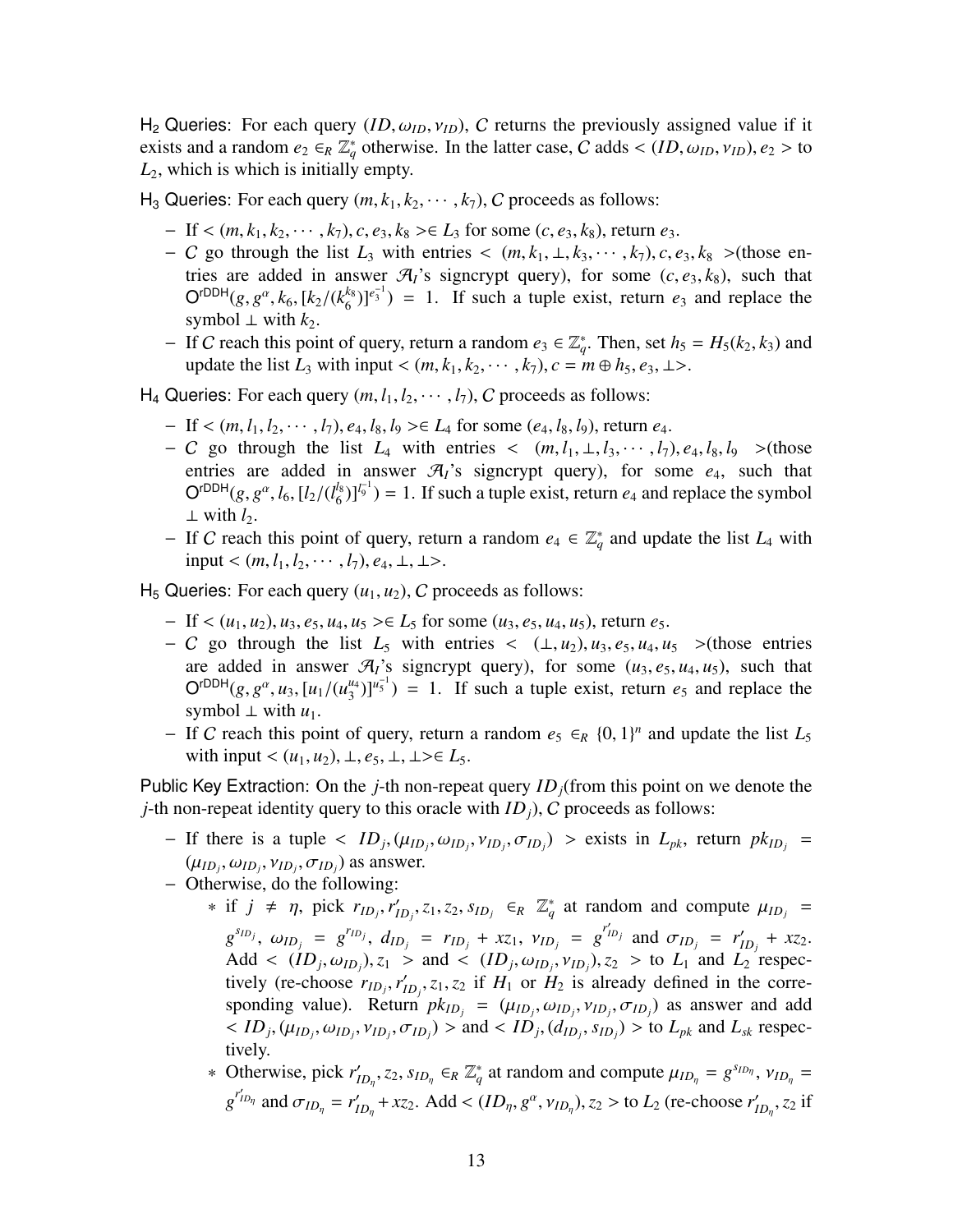*H*<sub>2</sub> is already defined in the corresponding value). Return  $pk_{ID_{\eta}} = (\mu_{ID_{\eta}}, \omega_{ID_{\eta}})$  $g^{\alpha}$ ,  $v_{ID_{\eta}}$ ,  $\sigma_{ID_{\eta}}$ ) as answer and add <  $ID_{\eta}$ ,  $(\mu_{ID_{\eta}}, \omega_{ID_{\eta}}, \nu_{ID_{\eta}}, \sigma_{ID_{\eta}})$  > and <  $ID_{\eta}$ ,  $(L, s_{ID_n})$  > to  $L_{pk}$  and  $L_{sk}$  respectively.

Partial Key Extraction: For each query *ID<sup>j</sup>* , C proceeds as follows:

- $-If$   $j \neq \eta$ , find <  $ID_j$ ,  $(d_{ID_j}, s_{ID_j})$  > and <  $ID_j$ ,  $(\mu_{ID_j}, \omega_{ID_j}, v_{ID_j}, \sigma_{ID_j})$  > in  $L_{sk}$  and  $L_{pk}$ respectively, and return  $d_{ID_j}$  and  $p_{ID_j} = (\omega_{ID_j}, \nu_{ID_j}, \sigma_{ID_j})$  as answer.
- − Otherwise, C aborts the simulation.

Private Key Extraction: For each query *ID<sup>j</sup>* , C proceeds as follows:

- $-$  If  $j = \eta$ , C aborts the simulation.
- Otherwise, find <  $ID_j$ ,  $(d_{ID_j}, s_{ID_j})$  > in  $L_{sk}$  and return  $sk_{ID_j} = (d_{ID_j}, s_{ID_j})$  as answer.

Public Key Replacement: For each query  $\langle ID_j, (\mu'_j)\rangle$  $I_{ID_j}, \omega'_{ID_j}, \nu'_{ID_j}, \sigma'_{ID_j}$  >, C finds <  $ID_j$ ,  $(\mu_{ID_j}, \omega_{ID_j}, \nu_{ID_j}, \sigma_{ID_j}) \geq \in L_{pk}$ , if  $(\omega'_i)$  $\left(\omega_{ID_j}, v'_{ID_j}, \sigma'_{ID_j}\right)' \neq \left(\omega_{ID_j}, v_{ID_j}, \sigma_{ID_j}\right)$  satisfying  $g^{\sigma'_{ID_j}} = v'_j$  $\sum_{ID_j} y^{H_2(ID_j, \omega'_{ID_j}, \nu'_{ID_j})}$  (meaning that  $\mathcal{A}_I$  produces a valid Schnorr signature on  $\omega'_I$ *ID<sup>j</sup>* without master-key), C aborts the simulation. Otherwise, C sets  $\mu_{ID_j} = \mu'_I$  $I_{ID_j}$ , finds <  $ID_j$ ,  $(d_{ID_j}, s_{ID_j})$  > in  $L_{sk}$  and sets  $s_{ID_j} = \perp$ .

Signcrypt Queries: For each query  $(ID_a, ID_b, m)$ , where  $a, b \in \{1, 2, \dots, q_{pk}\}$ . We observe that, if  $a \neq \eta$ , C knows the sender's private key  $sk_{ID_a} = (d_{ID_a}, s_{ID_a})$  and can answer the query according to the specification of Signcrypt algorithm. We thus assume  $a = \eta$  and hence  $b \neq \eta$  by the irreflexivity assumption. C randomly secrets *s*, *h*,  $h' \in_R \mathbb{Z}_q^*$  and  $h_5 \in_R \{0, 1\}^n$ and sets  $t = g^s \omega_{ID_a}^h y^{h_1 h} \mu_{II}^{h'}$  $I_{ID_a}^{h'} = g^{s + xh_1h + s_{ID_a}h'} g^{\alpha h}$  and  $c = m \oplus h_5$ , where  $h_1 = H_1(ID_a, \omega_{ID_a})$ and  $s_{ID_a}$  is the secret value of the  $ID_a$  (if  $pk_{ID_a}$  has been replaced by  $\mathcal{A}_I$ , C gets it from  $\mathcal{A}_I$ ). Observe that C knows the receiver's partial private key  $d_{ID_b}$  by construction. Then, C adds <  $(m, t, \perp, t^{d_{ID_b}}, \mu_{ID_a}, \omega_{ID_a}, \mu_{ID_b}, \omega_{ID_b})$ ,  $c, h, s + xh_1h + s_{ID_a}h' >$  to  $L_3,$  <  $(m, t,$  $\perp$ ,  $t^{d_{ID_b}}, \mu_{ID_a}, \omega_{ID_a}, \mu_{ID_b}, \omega_{ID_b}), h', s + xh_1h + s_{ID_a}h', h >$  to  $L_4$  and  $\lt (\perp, t^{d_{ID_b}}), \mu_{ID_b}, h_5, s +$  $xh_1h + s_{ID_a}h', h >$  to  $L_5$ , and returns ciphertext  $\sigma = (c, s, t)$ .

Unsigncrypt Queries: For each query  $(ID_a, ID_b, \sigma = (c, s, t))$ , where  $a, b \in \{1, 2, \cdots, q_{pk}\}.$ we assume that  $b = \eta$  (and hence  $a \neq \eta$  by the irreflexivity assumption), because otherwise C knows the receiver's private key  $sk_{ID_b}$  and can answer the query according to the specification of Unsigncrypt algorithm. C finds  $\langle ID_a, (\mu_{ID_a}, \omega_{ID_a}, \nu_{ID_a}, \sigma_{ID_a}) \rangle$  and  $\langle$  *ID*<sub>*b*</sub>, ( $\mu_{ID_b}$ ,  $\omega_{ID_b}$ ,  $\nu_{ID_b}$ ,  $\sigma_{ID_b}$ ) > in *L<sub>pk</sub>*, and searches through list *L*<sub>3</sub> for entries of the form  $<$   $(m_i, t, t^{s_{ID_b}}, k_{3,i}, \mu_{ID_a}, \omega_{ID_a}, \mu_{ID_b}, \omega_{ID_b}), c, e_{3,i}, k_8 >$  (Here, we needn't to consider the entries in  $L_3$  with  $k_2 = \perp$ , because of  $a \neq \eta$ ) such that  $O^{rDDH}(g, g^{\alpha}, t, k_{3,i}/t^{xh_1}) = 1$  indexed by  $i \in \{1, 2, \dots, q_3 + q_s\}$ , where  $h_1 = H_1(ID_b, \omega_{ID_b})$  and  $s_{ID_b}$  is the secret value of the *ID<sub>b</sub>* (if  $pk_{ID_b}$  has been replaced by  $\mathcal{A}_I$ , C gets it from  $\mathcal{A}_I$ ). If none is found,  $\sigma$  is invalid, returns ⊥. Otherwise, each one of them is further examined: for the corresponding indexes, C chicks if

$$
t = g^s \omega_{ID_a}^{e_{3,i}} y^{H_1(ID_a, \omega_{ID_a})e_{3,i}} \mu_{ID_a}^{h'} \tag{2}
$$

where  $h' = H_4(m_i, t, t^{s_{ID_b}}, k_{3,i}, \mu_{ID_a}, \omega_{ID_a}, \mu_{ID_b}, \omega_{ID_b})$ . Note that, if (2) is satisfied, means that  $\sigma = (c, s, t)$  is a valid ciphertext from *ID<sub>a</sub>* to *ID<sub>b</sub>*. If the unique  $i \in \{1, 2, \dots, q_3 + q_s\}$ satisfying (2) is detected, the matching  $m_i$  is returned. Overall, an inappropriate rejection occurs with probability smaller than *qu*/*p* across the whole game.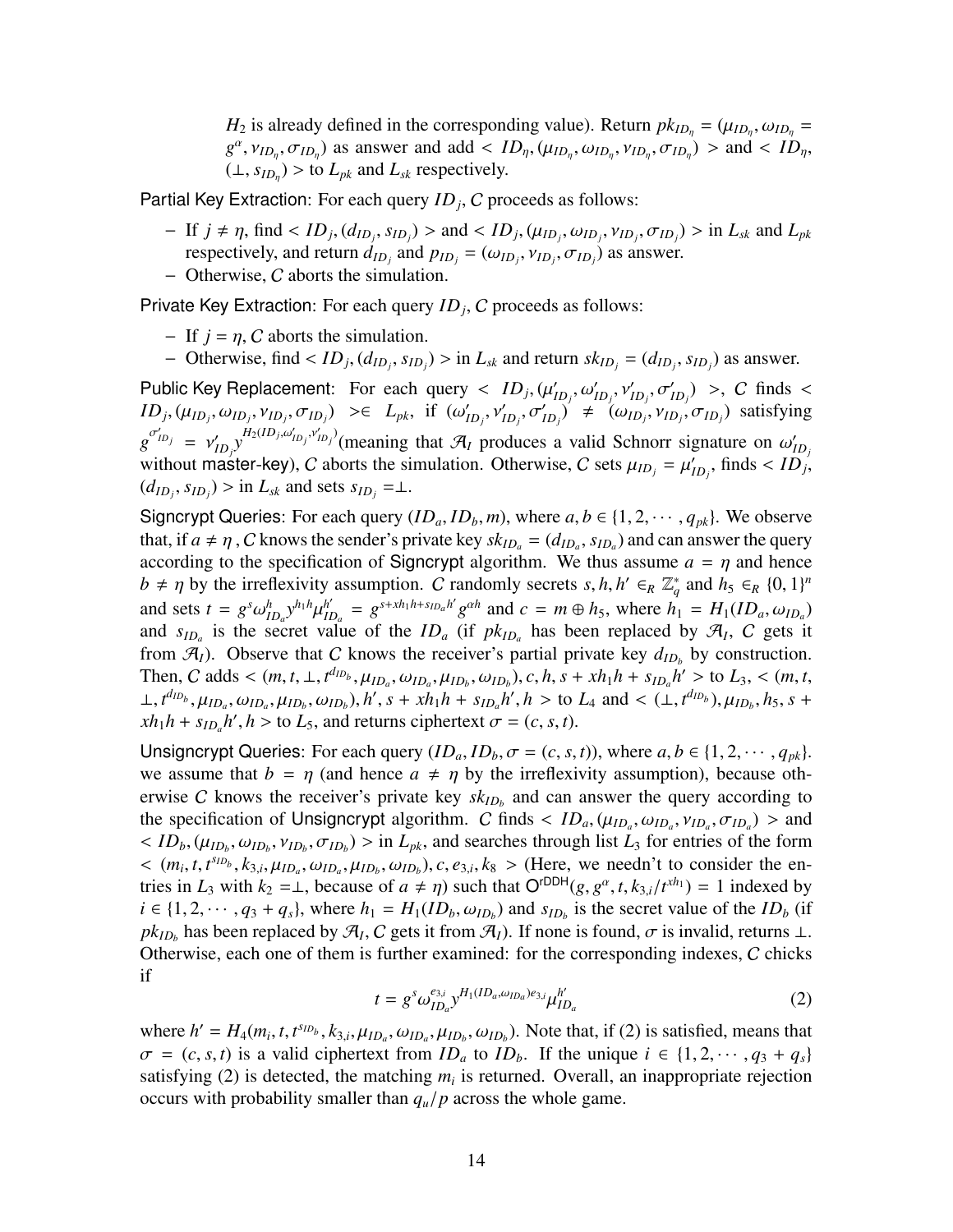Eventually,  $\mathcal{A}_I$  outputs a valid ciphertext  $\sigma = (c, s, t)$  from  $ID^*_{\mathbb{S}}$  to  $ID^*_{\mathbb{R}}$ . If  $ID^*_{\mathbb{S}} \neq ID_{\eta}$ , C aborts. Otherwise, having the knowledge of  $sk_{ID_{\mathbb{R}}^*}$ , C computes  $h_3 = H_3(m^*, t, t^{s_{ID_{\mathbb{R}}^*}}, t^{d_{ID_{\mathbb{R}}^*}})$  $\mu_{ID_{\eta}}, \omega_{ID_{\eta}}, \mu_{ID_{\mathbb{R}}^*}, \omega_{ID_{\mathbb{R}}^*}$ ), where  $m^* = \textsf{Unsigncrypt}(\hat{ID_{\eta}}, \textsf{pk}_{ID_{\eta}}, \textsf{sk}_{ID_{\mathbb{R}}^*}, \sigma)$  (For simplicity, we denote  $\sigma = (c, s, t, h_3)$  as  $\mathcal{A}_I$ 's outputs). Then, using the oracle replay technique [\[15](#page-16-13)], C generates one more valid ciphertext from  $\sigma = (c, s, t, h_3)$  which is named as  $\sigma' = (c, s', t, h_3)$ *h* ′ 3 ). This is achieved by running the turing machine again with the same random tape but with the different hash value.

Since  $\sigma = (c, s, t, h_3)$  and  $\sigma' = (c, s', t, h'_3)$  $\zeta_3$ ) are both valid ciphertext for the same message  $m^*$  and randomness  $r$ , we obtain the relations

$$
g^{s}\omega_{ID_{\eta}}^{h_{3}}y^{H_{1}(ID_{\eta},\omega_{ID_{\eta}})h_{3}}\mu_{ID_{\eta}}^{h_{4}}=t=g^{s'}\omega_{ID_{\eta}}^{h'_{3}}y^{H_{1}(ID_{\eta},\omega_{ID_{\eta}})h'_{3}}\mu_{ID_{\eta}}^{h_{4}},
$$

where  $h_4 = H_4(m^*, t, t^{s_{ID^*_{\mathbb{R}}}}, t^{d_{ID^*_{\mathbb{R}}}}, \mu_{ID_{\eta}}, \omega_{ID_{\eta}}, \mu_{ID^*_{\mathbb{R}}}, \omega_{ID^*_{\mathbb{R}}})$ . Then, we have

$$
g^{s} \omega_{ID_{\eta}}^{h_{3}} y^{H_{1}(ID_{\eta}, \omega_{ID_{\eta}})h_{3}} \mu_{ID_{\eta}}^{h_{4}} = g^{s'} \omega_{ID_{\eta}}^{h'_{3}} y^{H_{1}(ID_{\eta}, \omega_{ID_{\eta}})h'_{3}} \mu_{ID_{\eta}}^{h_{4}},
$$
  
\n
$$
g^{s-s'} y^{H_{1}(ID_{\eta}, \omega_{ID_{\eta}})(h_{3}-h'_{3})} = \omega_{ID_{\eta}}^{h'_{3}-h_{3}},
$$
  
\n
$$
g^{s-s'} g^{xH_{1}(ID_{\eta}, \omega_{ID_{\eta}})(h_{3}-h'_{3})} = g^{\alpha(h'_{3}-h_{3})},
$$
  
\n
$$
g^{[s-s'+xH_{1}(ID_{\eta}, \omega_{ID_{\eta}})(h_{3}-h'_{3})](h'_{3}-h_{3})^{-1}} = g^{\alpha}.
$$

Hence, C can compute  $\alpha = [s - s' + xH_1(ID_{\eta}, \omega_{ID_{\eta}})(h_3 - h'_3]$  $\binom{1}{3}$ ( $h'_3 - h_3$ )<sup>-1</sup> as the solution of GDLP.

In an analysis of  $C$ 's advantage, we note that it only fails because one of the following independent events:

- $E_1$ :  $\mathcal{A}_I$  does not choose to be challenged on  $ID_n$ .
- *E*<sub>2</sub> : A Partial Key Extraction or Private Key Extraction query is made on *ID*<sub>n</sub>.
- $E_3$ : C aborts in a Public Key Replacement query because  $\mathcal{A}_I$  outputs a valid Schnorr signature on  $\omega'_l$  $\mathcal{L}_{ID_{\eta}}$  without master-key.
- *E*<sub>4</sub> : *C* fails in using the oracle replay technique [[15\]](#page-16-13) to generate one more valid ciphertext.

We clearly have  $Pr[\neg E_1] = 1/q_{pk}, Pr[\neg E_3] \ge (1 - \epsilon')^{q_{pkr}}$  and we know that  $\neg E_1$  implies  $\neg E_2$ . From **Lemma 12** in [[15\]](#page-16-13), we know that  $Pr[\neg E_4] \ge 1/9$ . We obtain the announced bound by noting that

$$
Pr[\neg E_1 \land \neg E_3 \land \neg E_4] \ge \frac{1}{9q_{pk}}(1-\epsilon')^{q_{pk}}.
$$

From the proof of Lemma 12 in [\[15](#page-16-13)], we know that the total running time  $\mathcal{T}'$  of solving the GDLP with probability  $\epsilon' \geq \frac{1}{9a}$  $\frac{1}{9q_{pk}}(1 - \epsilon')^{q_{pkr}}$  is bound by 23 $q_3[\mathcal{T} + (q_1 + q_2)O(1) + (q_3 +$  $q_4 + q_5$ [O(1) +  $q_s$ ( $\mathcal{T}_{DDH}$  +  $2\mathcal{T}_{exp}$ ] +  $q_{pk}(O(1) + 3\mathcal{T}_{exp}) + q_{pk}(O(1) + 2\mathcal{T}_{exp}) + q_s(O(1) + 3\mathcal{T}_{exp})$  $5\mathcal{T}_{exp}$ )+ $q_u(O(1) + 3\mathcal{T}_{exp} + (q_3 + q_s)(O(1) + \mathcal{T}_{DDH} + 4\mathcal{T}_{exp}))$ ][ $\epsilon(1 - q_u/2^k)(1 - q_s(q_3 + q_4 + q_5 + q_s))$  $(2q_s)/2^k$ ]<sup>-1</sup> +  $\mathcal{T}_{exp}$  where the last term accounts for the cost of compute the system public key in the preparation phase. Thus, this completes the proof.

**Lemma 4.** Assume that there exists an EUF-CMA-II adversary  $\mathcal{A}_{II}$  that makes  $q_i$  queries to random oracles  $H_i$  ( $i = 1, 2, \dots, 5$ ),  $q_{sk}$  private key queries,  $q_{pk}$  public key requests,  $q_s$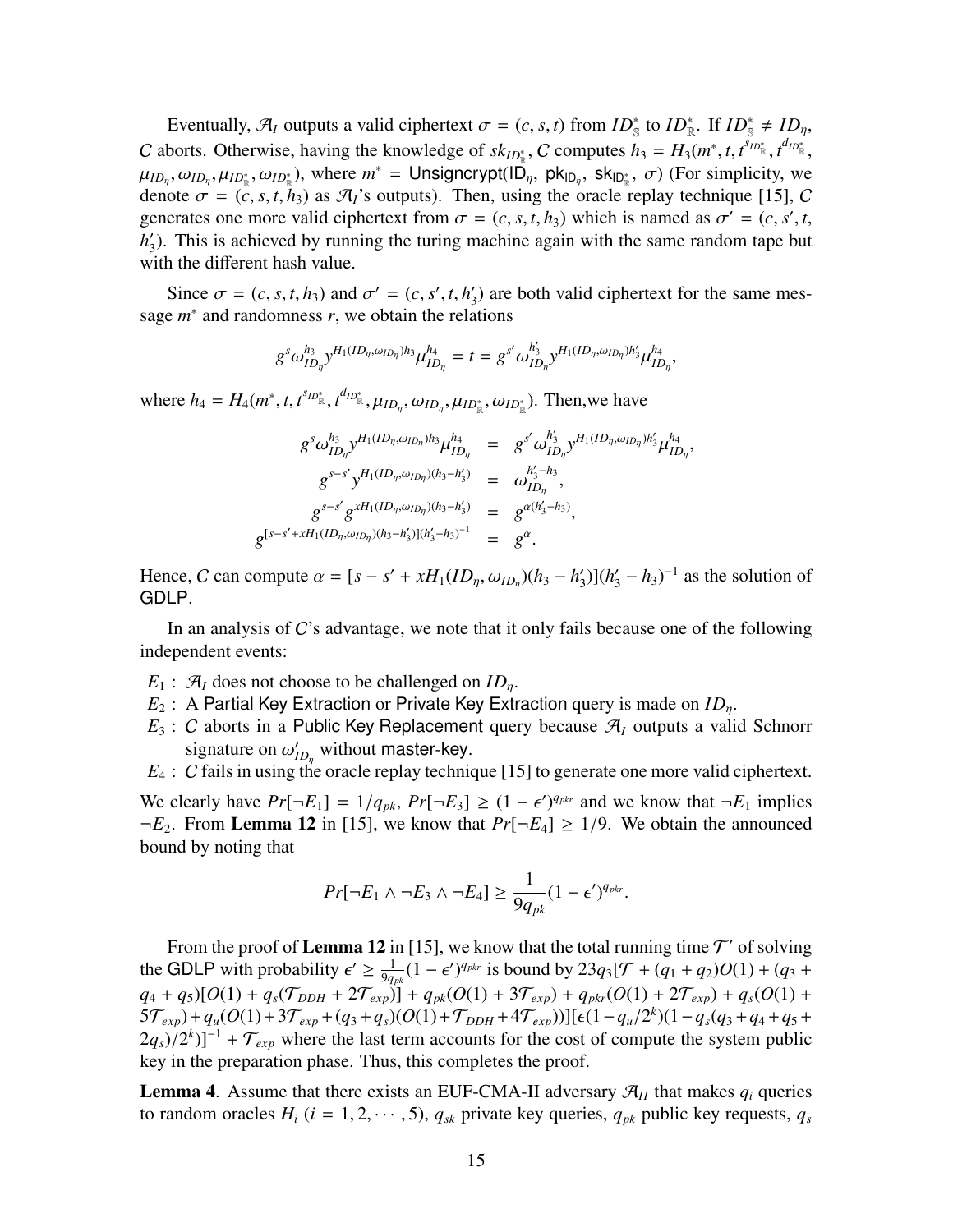signcryption queries and  $q_\mu$  unsigncryption queries and that within time  $\mathcal{T}, \mathcal{A}_{II}$  produces a forgery with probability  $\epsilon \geq 10(q_s + 1)(q_s + q_3)/2^k$ . Then, there is an algorithm C to solve the GDLP with probability

$$
\epsilon' \geq \frac{1}{9q_{pk}}
$$

in expected time  $T' \le 23q_3[T + (q_1 + q_2 + q_3 + q_4 + q_5)O(1) + q_{pk}(O(1) + 3\mathcal{T}_{exp}) + q_s(O(1) +$  $6\mathcal{T}_{exp}$ ) +  $q_u(O(1) + 3\mathcal{T}_{exp} + (q_3 + q_s)(O(1) + \mathcal{T}_{DDH} + 4\mathcal{T}_{exp}))[\epsilon(1 - q_u/2^k)(1 - q_s(q_3 + q_4 +$  $(q_5 + 2q_s)/2^k$ ]<sup>-1</sup> +  $\mathcal{T}_{exp}$  where  $\mathcal{T}_{DDH}$  and  $\mathcal{T}_{exp}$  denote the same quantities as in **Lemma 3**.

**Proof.** The proof of this lemma is very similar to the proof of **Lemma 3** and we omit the details.

### 6 Conclusion

Certificateless public key cryptography is receiving significant attention because it is a new paradigm that simplifies the traditional PKC and solves the inherent key escrow problem suffered by ID-PKC. Certificateless signcryption is one of the most important security primitives in CL-PKC. In this paper, we present a pairing-free certificateless signcryption scheme. The security of our scheme is based on the hardness assumptions of GDHP and GDLP.

### References

- <span id="page-15-1"></span>[1] S.S. Al-Riyami and K.G. Paterson. Certificateless public key cryptography. In *Advances in Cryptology-ASIACRYPT 2003*, volume 2894 of *LNCS* , pages 452–473. Springer-Verlag, 2003.
- <span id="page-15-3"></span>[2] M.H. Au, Y. Mu, J. Chen, D.S. Wong, J.K. Liu, and G. Yang. Malicious kgc attacks in certificateless cryptography. In *Proceedings of the 2nd ACM symposium on Information, computer and communications security*. ACM, 2007. 302-311.
- <span id="page-15-0"></span>[3] J. Baek, R. Safavi-Naini, and W. Susilo. Certificateless public key encryption without pairing. In *Information Security*, volume 3650 of *LNCS* , pages 134–148. Springer-Verlag, 2005.
- <span id="page-15-5"></span>[4] J. Baek, R. Steinfeld, and Y. Zheng. Formal proofs for the security of signcryption. *Journal of Cryptology*, 20(2):203–235, 2007.
- <span id="page-15-2"></span>[5] M. Barbosa and P. Farshim. Certificateless signcryption. Cryptology ePrint Archive: Report 2008/143, Available from: <http://eprint.iacr.org/2008/143>.
- <span id="page-15-4"></span>[6] P.S.L.M. Barreto, B. Lynn, and M. Scott. Efficient implementation of pairing-based cryptosystems. *Journal of Cryptology*, 17(4):321–334, 2004.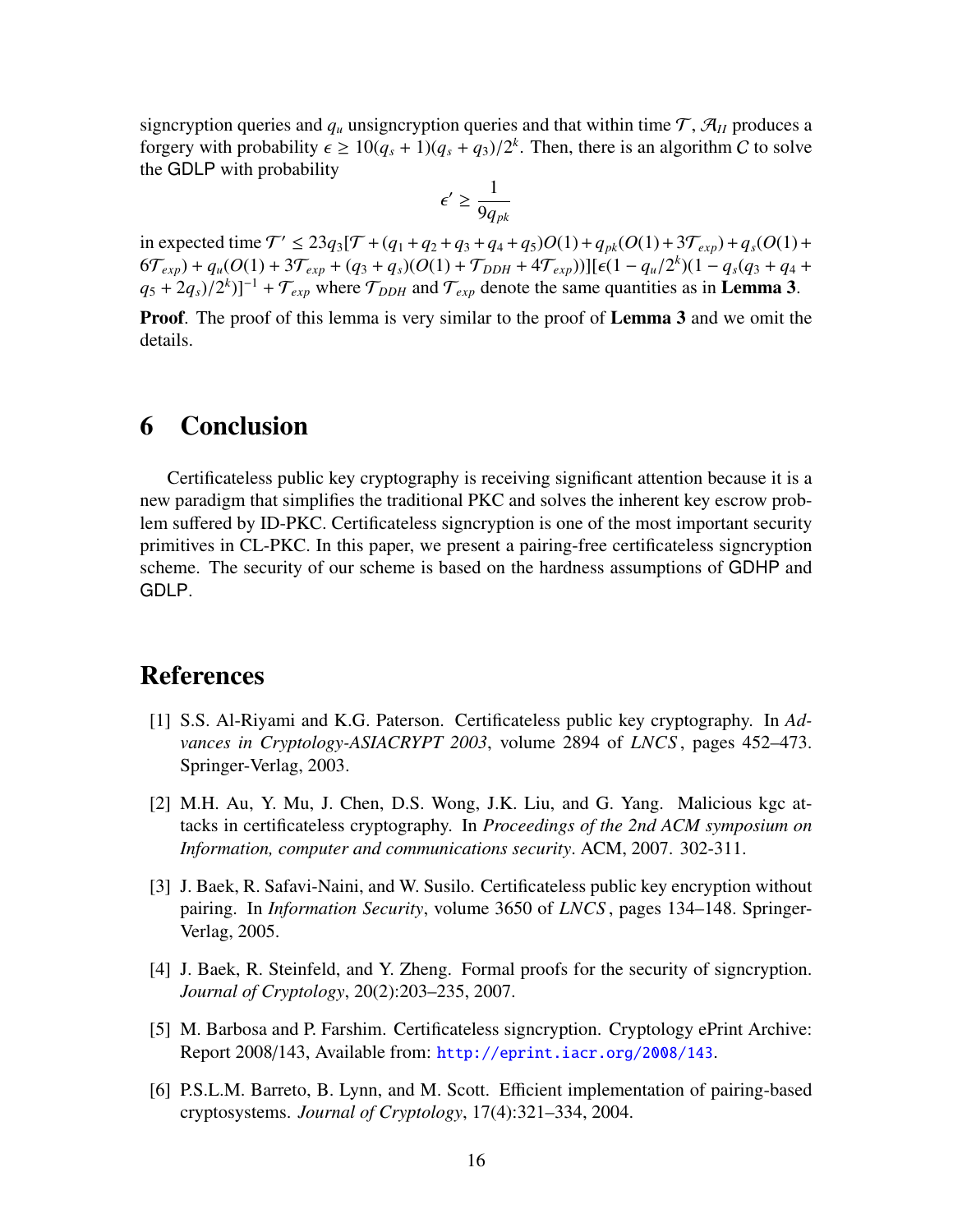- <span id="page-16-10"></span>[7] M. Bellare and P. Rogaway. Random oracles are practical: a paradigm for designing efficient protocols. In *First ACM Conference on Computer and Communications Security*, pages 62–73. ACM, 1993.
- <span id="page-16-4"></span>[8] I.F. Blake, V.K. Murty, and G. Xu. Refinements of miller's algorithm for computing the weil/tate pairing. *Journal of Algorithms*, 58(2):134–149, 2006.
- <span id="page-16-8"></span>[9] X. Boyen. Multipurpose identity-based signcryption: A swiss army knife for identitybased cryptography. In *Advances in Cryptology-CRYPTO 2003*, volume 2729 of *LNCS* , pages 383–399. Springer-Verlag, 2003.
- <span id="page-16-9"></span>[10] L. Chen and J. Malone-Lee. Improved identity-based signcryption. In *Public Key Cryptography-PKC 2005*, volume 3386 of *LNCS* , pages 362–379. Springer-Verlag, 2005.
- <span id="page-16-5"></span>[11] I. Duursma and H. Lee. Tate pairing implementation for hyperelliptic curves  $y^2 =$ *x <sup>p</sup>* − *x* + *d*. In *Advances in Cryptology-ASIACRYPT 2003*, volume 2894 of *LNCS* , pages 111–123. Springer-Verlag, 2003.
- <span id="page-16-6"></span>[12] S.D. Galbraith, K. Harrison, and D. Soldera. Implementing the tate pairing. In *Algorithmic Number Theory*, volume 2369 of *LNCS* , pages 69–86. Springer-Verlag, 2002.
- <span id="page-16-7"></span>[13] S. Goldwasser, S. Micali, and R.L. Rivest. A digital signature scheme secure against adaptive chosen-message attacks. *SIAM Journal on Computing*, 17(2):281–308, 1988.
- <span id="page-16-2"></span>[14] Z. Liu, Y. Hu, X. Zhang, and H. Ma. Certificateless signcryption scheme in the standard model. *Information Sciences*, 180(3):452–464, 2010.
- <span id="page-16-13"></span>[15] D. Pointcheval and J. Stern. Security arguments for digital signatures and blind signatures. *Journal of Cryptology*, 13(3):361–396, 2000.
- <span id="page-16-11"></span>[16] C.P. Schnorr. Efficient identification and signatures for smart cards. In *Advances in Cryptology-CRYPTO'89 Proceedings*, volume 435 of *LNCS* , pages 239–252. Springer-Verlag, 1990.
- <span id="page-16-12"></span>[17] C.P. Schnorr. Efficient signature generation by smart cards. *Journal of Cryptology*, 4(3):161–174, 1991.
- <span id="page-16-1"></span>[18] S.S.D. Selvi, S.S. Vivek, and C.P. Ragan. On the security of certificateless signcryption schemes. Cryptology ePrint Archive: Report 2009/298, Available from: <http://eprint.iacr.org/2009/298>.
- <span id="page-16-3"></span>[19] S.S.D. Selvi, S.S. Vivek, and C.P. Ragan. Security weaknesses in two certificateless signcryption schemes. Cryptology ePrint Archive: Report 2010/092, Available from: <http://eprint.iacr.org/2010/092>.
- <span id="page-16-0"></span>[20] A. Shamir. Identity-based cryptosystems and signature schemes. In *Advances in Cryptology*, volume 196 of *LNCS* , pages 47–53. Springer-Verlag, 1985.